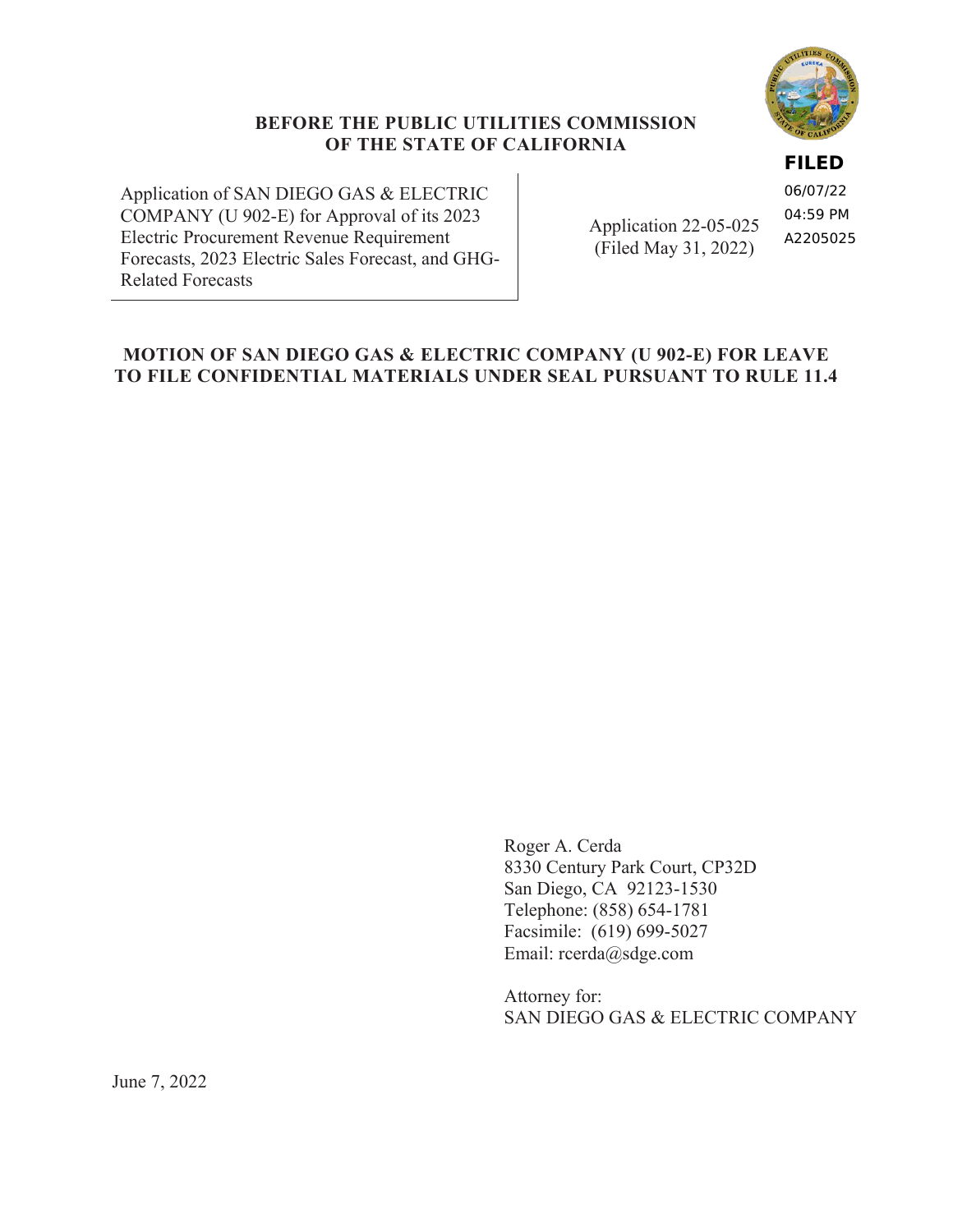Application of SAN DIEGO GAS & ELECTRIC COMPANY (U 902-E) for Approval of its 2023 Electric Procurement Revenue Requirement Forecasts, 2023 Electric Sales Forecast, and GHG-Related Forecasts

Application 22-05-025 (Filed May 31, 2022)

### **MOTION OF SAN DIEGO GAS & ELECTRIC COMPANY (U 902-E) FOR LEAVE TO FILE CONFIDENTIAL MATERIALS UNDER SEAL PURSUANT TO RULE 11.4**

#### **I. INTRODUCTION**

Pursuant to Rule 11.4 of the California Public Utilities Commission's ("Commission") Rules of Practice and Procedure, Decisions ("D") 06-06-066, D.14-10-033, and D.22-01-023, San Diego Gas & Electric Company ("SDG&E") hereby files this Motion to File Under Seal regarding the confidential information in Attachment G to the Application of San Diego Gas & Electric Company (U-902-E) for Approval of its 2023 Electric Procurement Revenue Requirement Forecasts, 2023 Electric Sales Forecast, and GHG-Related Forecasts ("Application"). In addition, pursuant to D.22-01-023, SDG&E hereby submits it report on the outcome of the meet-and-confer process to discuss the application of D.06-06-066 to the designations of ERRA and PABA data.<sup>1</sup>

### **II. SDG&E'S REQUEST TO SEAL ATTACHMENT G TO THE APPLICATION SHOULD BE GRANTED**

As described in the Declarations of Praem Kodiath and Chris Summers (**Attachment A** to this Motion)<sup>2</sup>, SDG&E is seeking confidential treatment of limited greenhouse gas ("GHG")related information in Template D-2 (Annual GHG Emissions and Associated Costs), which are included in Attachment G (GHG Revenue and Reconciliation Form) to the Application. As Messrs. Kodiath and Summers indicate, disclosure of this information would be inappropriate because disclosure of forecasts of GHG emissions, recorded and forecast GHG costs and energy sales forecasts would allow market participants to gain insight into SDG&E's GHG obligations

<sup>1</sup> D.22-01-023, p. 22 and Conclusions of Law ("COL") 9.

<sup>2</sup> These declarations are also attached to the testimonies of Matthew O'Connell and Scott Lewis respectively.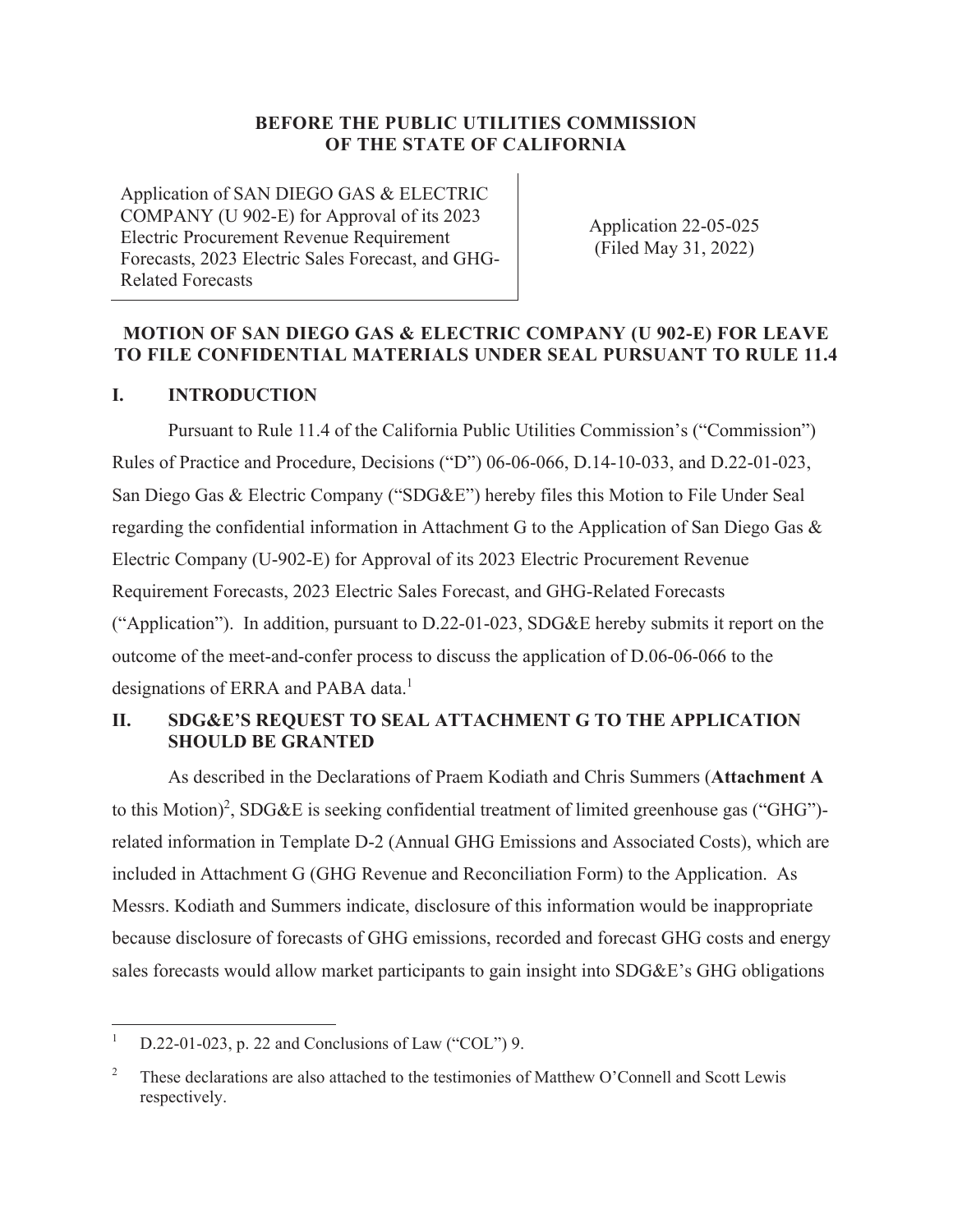and procurement strategies, which would comprise SDG&E's contractual bargaining power and cause customer costs to rise.

In sum, the material for which SDG&E seeks confidential treatment is confidential according to D.06-06-066 and D.14-10-033. The confidential information should be protected as follows:

- the confidential information constitutes a particular type of data listed in the IOU Matrix;
- the confidential information is confidential in accordance with D.14-10-033;
- x SDG&E is complying with the limitations on confidentiality specified in the IOU Matrix for each type of data;
- the confidential information is not already public; and
- the confidential information cannot be aggregated, redacted, summarized, masked or otherwise protected in a way that allows partial disclosure.

For good cause shown and because no party will be prejudiced by the redacted material set forth in the above-referenced Template D-2 to Attachment G to the Application.

#### **III. SDG&E'S REPORT ON MEET-AND-CONFER EFFORTS REGARDING APPLICATION OF D.06-06-066 TO MONTHLY ERRA AND PABA DATA**

D.22-01-023 directed SDG&E, SCE and PG&E to conduct a meet-and-confer with parties to its 2022 ERRA Forecast proceeding to discuss the application of D.06-06-066 and other Commission decisions to the confidentiality designations of ERRA and PABA monthly report data.<sup>3</sup> D. 22-01-023 further directed the IOUs to propose any changes to the public or confidential designations of data in its 2023 ERRA forecast application and to report on the outcome of the meet-and-confer process in its first motion in the 2023 ERRA forecast proceeding for confidential treatment of data.<sup>4</sup>

On April 18, 2022, the IOUs hosted a joint meet-and-confer with the parties to their respective ERRA forecast proceedings. Following discussions with the various parties, and in the spirit of cooperation and compromise, SDG&E proposes to limit its redaction of confidential information in the ERRA/PABA monthly reports to only a subset of the PCIA rate inputs –

<sup>3</sup> D.21-01-023, OP 7.

*Id.* at OP 7, p. 22 and COL 9.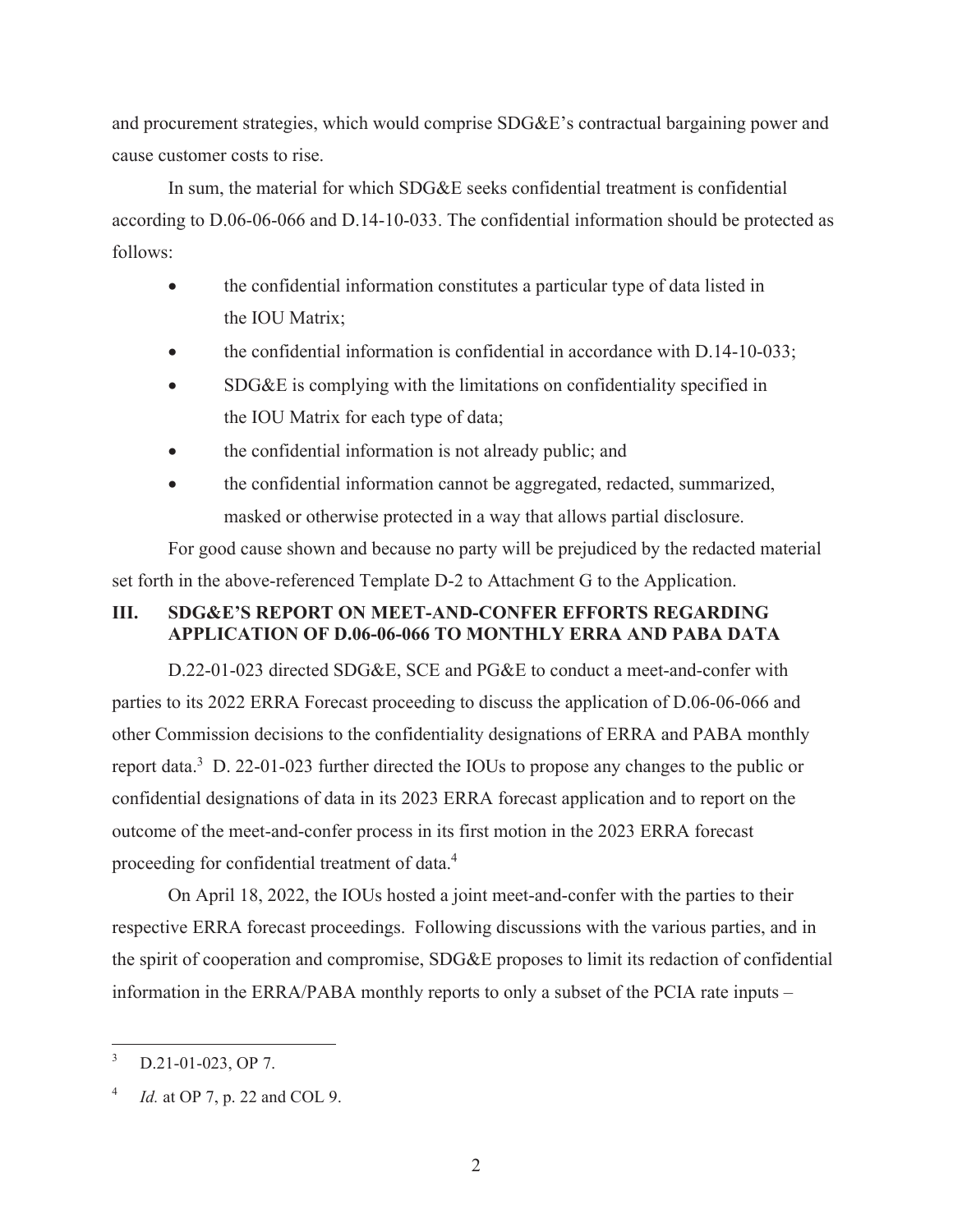rather than all inputs – to ensure that third-parties are not able to reverse engineer confidential data. For example, to avoid disclosing its bundled customers sales volumes, SDG&E will only redact sales volumes for the last two PCIA vintages. SDG&E will continue to work with all parties and stakeholders to address any additional concerns they may have regarding SDG&E's approach to designating confidential information.

#### **IV. CONCLUSION**

For the foregoing reasons, SDG&E respectfully requests its Motion be granted. SDG&E has attached a Proposed Order for the Commission's use in granting this Motion (**Attachment B** to this Motion).

Respectfully submitted,

*Roger A. Cerda*  Roger A. Cerda 8330 Century Park Court, CP32D San Diego, CA 92123-1530 Telephone: (858) 654-1781 Facsimile: (619) 699-5027 Email: rcerda@sdge.com Attorney for: SAN DIEGO GAS & ELECTRIC **COMPANY** 

June 7, 2022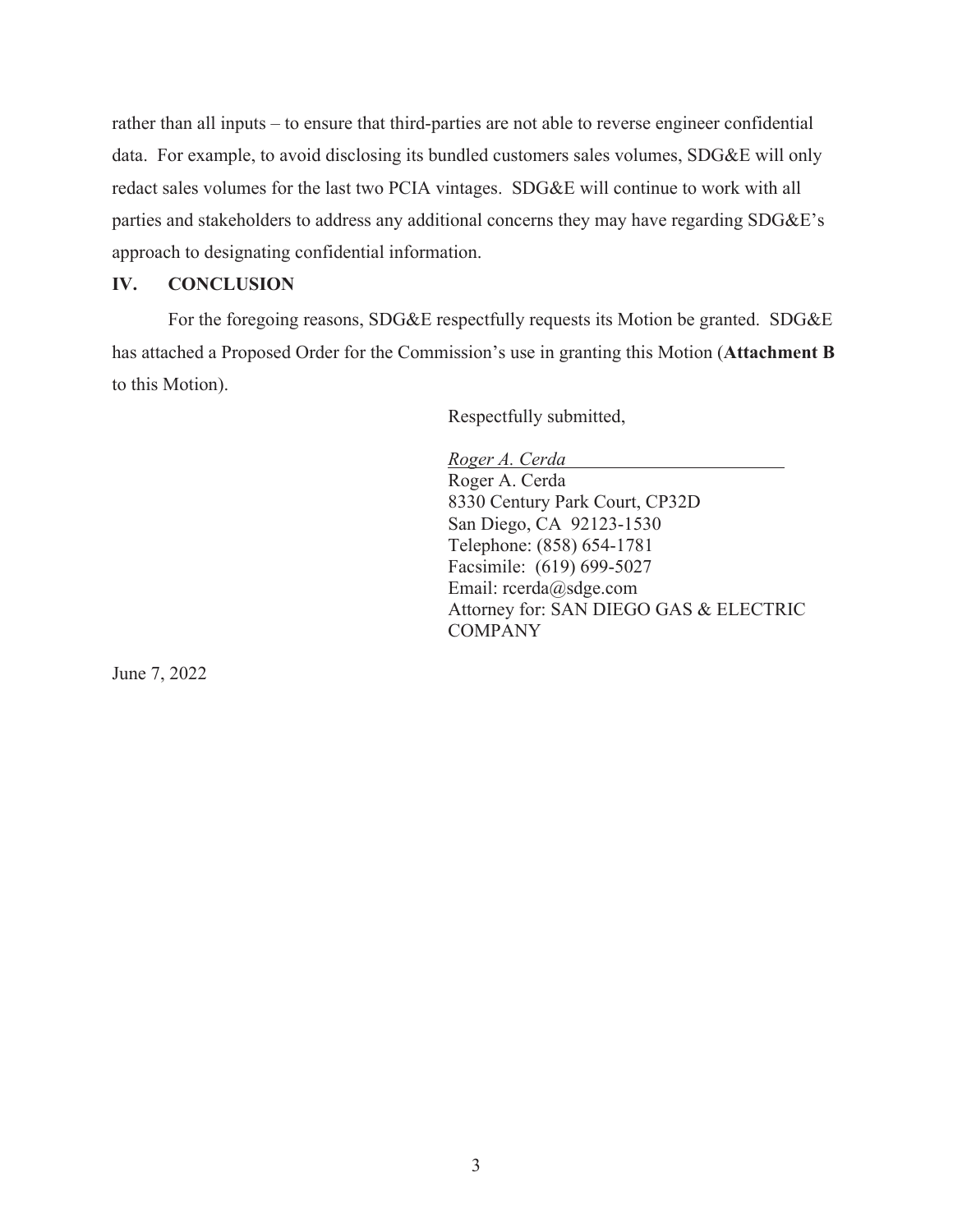# **ATTACHMENT A**

## **DECLARATIONS OF PREM KODIATH AND CHRIS SUMMERS**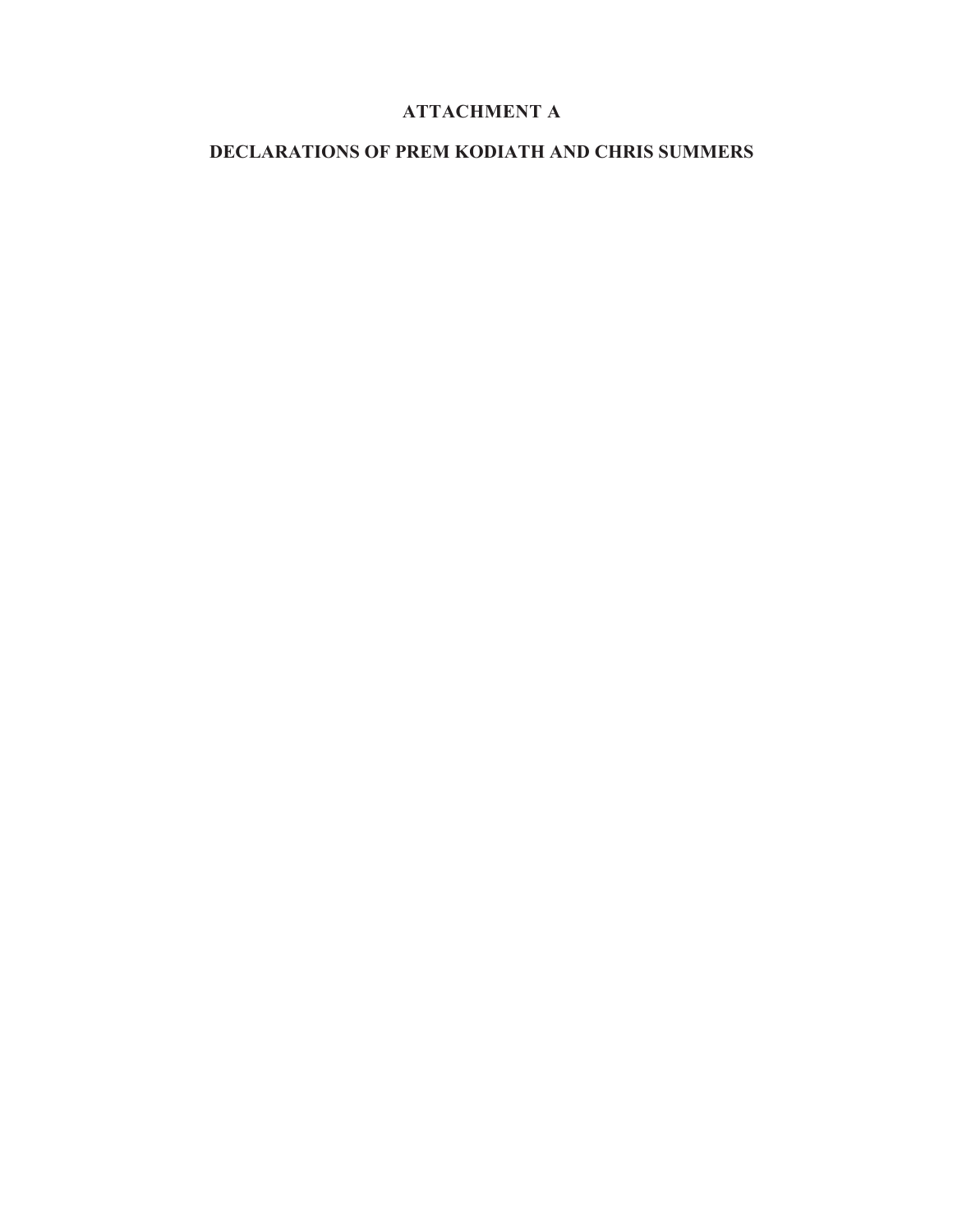#### **DECLARATION OF PRAEM KODIATH REGARDING CONFIDENTIALITY OF CERTAIN DATA/DOCUMENTS PURSUANT TO D.16-08-024,** *et al.*

I, Praem Kodiath, do declare as follows:

1. I am the Resource Planning Manager in the Energy Supply Department for San Diego Gas & Electric Company ("SDG&E"). I have been delegated authority to sign this declaration by Estela de Llanos, Vice President of Energy Supply. I have reviewed Matthew O'Connell's Prepared Direct Testimony ("Testimony") in support of SDG&E's Application for Approval of its 2023 Electric Procurement Revenue Requirement Forecasts and GHG-Related Forecasts ("Application"). I am personally familiar with the facts and representations in this Declaration and, if called upon to testify, I could and would testify to the following based upon my personal knowledge and/or information and belief.

2. I hereby provide this Declaration in accordance with Decisions ("D.") 16-08-024, D.17-05-035, and D.17-09-023 to demonstrate that the confidential information ("Protected Information") provided in the Testimony is within the scope of data protected as confidential under applicable law.

3. In accordance with the legal authority described herein, the Protected Information should be protected from public disclosure.

I declare under penalty of perjury under the laws of the State of California that the foregoing is true and correct to the best of my knowledge.

Executed this 16th day of May, 2022, in San Diego.

*/s/ Praem Kodiath*  Praem Kodiath Resource Planning Manager – Energy Supply

 $A-1$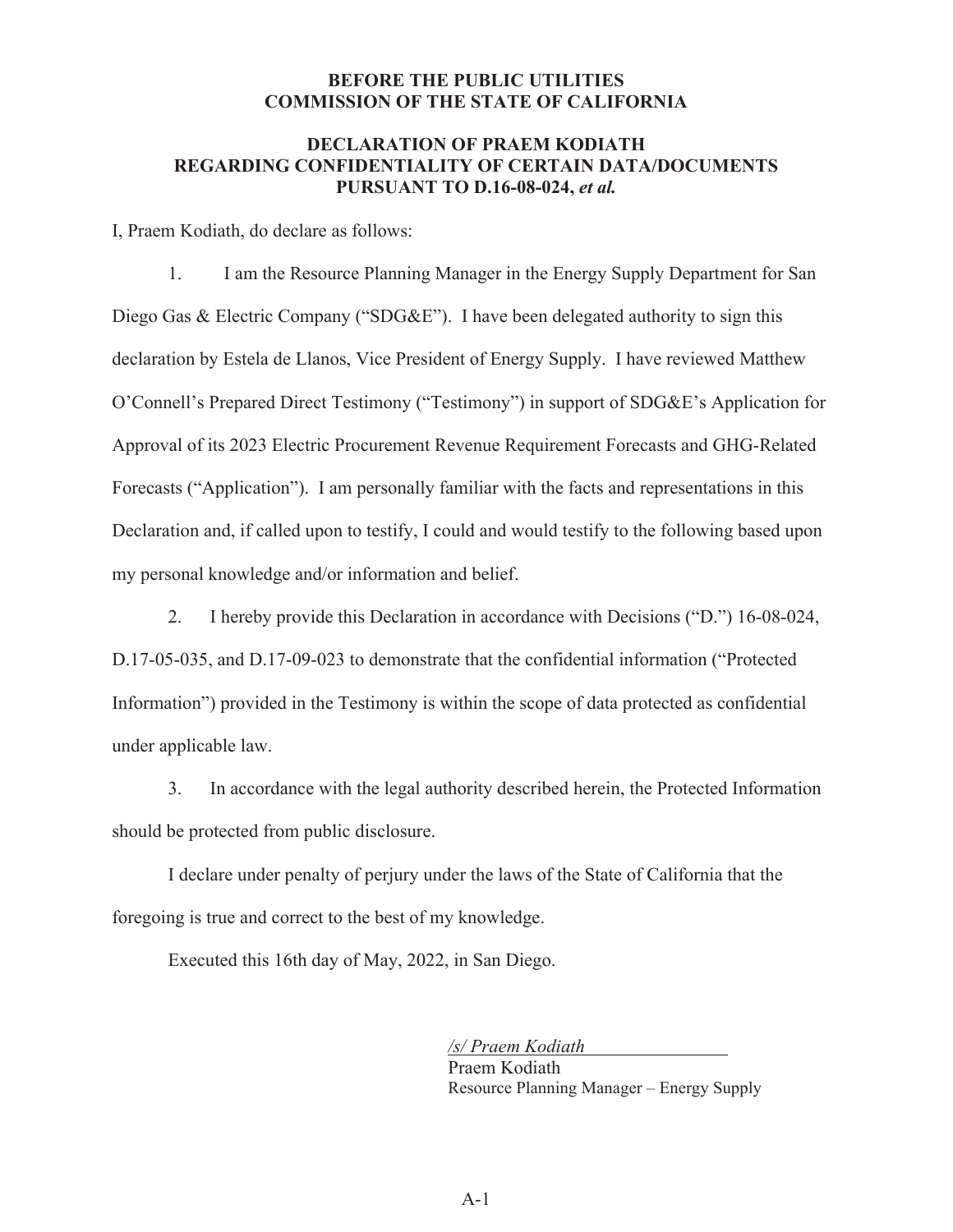# **ATTACHMENT A**

# **SDG&E Request for Confidentiality on the following information in its Application for Approval of Its 2023 Electric Procurement Revenue Requirement Forecasts and GHG-Related Forecasts**

| <b>Location of Protected</b><br>Information | <b>Legal Authority</b>  | <b>Narrative Justification</b>                 |
|---------------------------------------------|-------------------------|------------------------------------------------|
|                                             |                         |                                                |
| $MO-23$ Table 4,                            | $D.14-10-033;$          | The information does not expressly fall within |
| $MO-24$ , and                               | $D.16 - 08 - 024$ ;     | any category of the IOU Matrix applicable to   |
| Attachment E - SDG&E                        | $D.17 - 05 - 035$ ;     | electric procurement information, but is       |
| Greenhouse Gas (GHG)                        | $D.17-09-023;$          | market-sensitive information in that providing |
| Detail                                      | <b>Public Utilities</b> | these GHG emissions forecasts to market        |
|                                             | Code Section            | participants would allow them to know          |
| <b>Application Attachment</b>               | $454.5(g)$ .            | SDG&E's forecasted GHG obligation, thereby     |
| G, Template D-2:                            |                         | compromising SDG&E's contractual               |
| <b>Forecasted Emissions</b>                 |                         | bargaining power such that customer costs are  |
| and Costs                                   |                         | likely to rise. Thus, the release of this non- |
|                                             |                         | public confidential information will           |
|                                             |                         | unjustifiably allow market participants to use |
|                                             |                         | this information to the disadvantage of        |
|                                             |                         | SDG&E's customers.                             |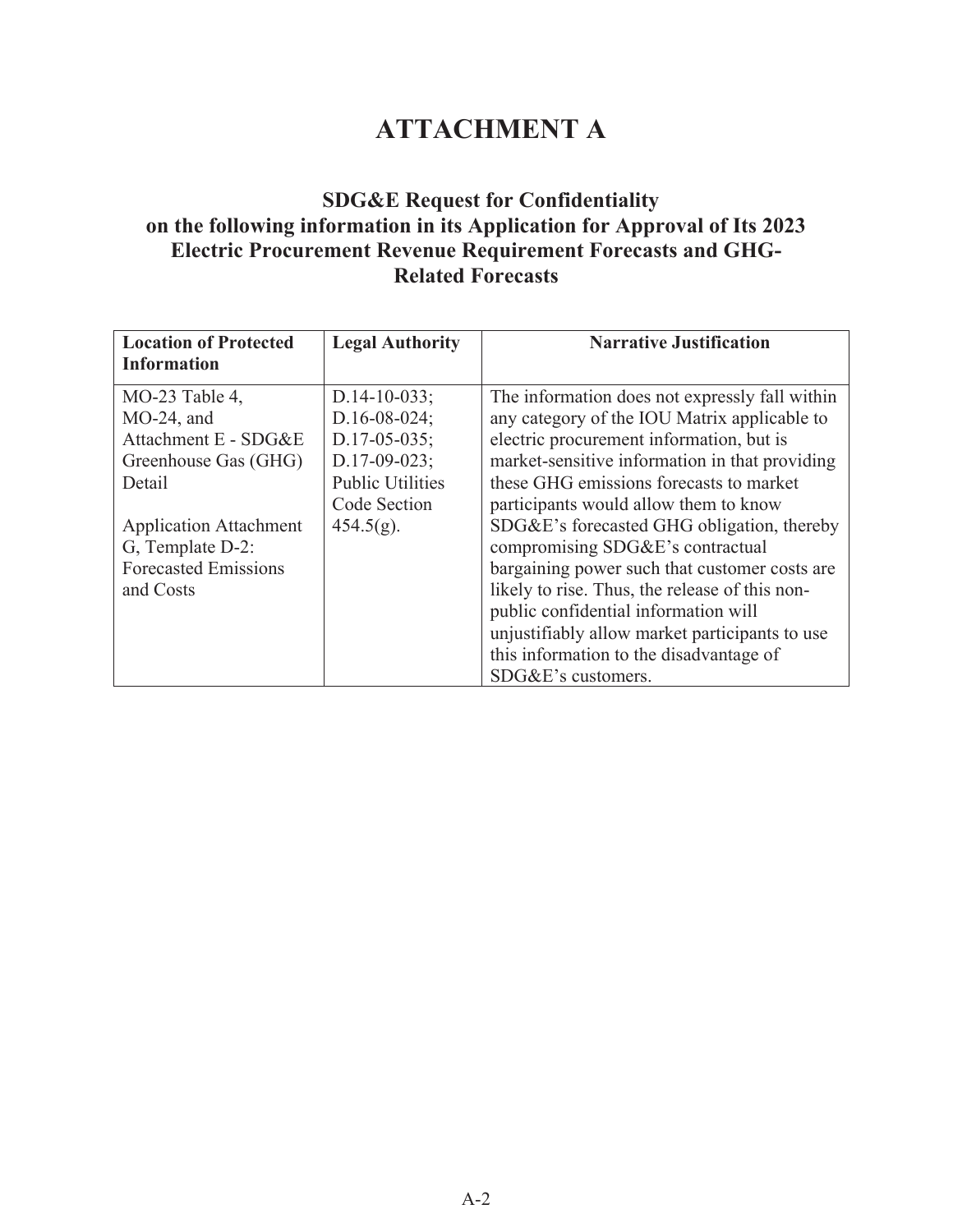#### **DECLARATION OF CHRIS SUMMERS REGARDING CONFIDENTIALITY OF CERTAIN DATA/DOCUMENTS PURSUANT TO D.16-08-24,** *et al.*

I, Chris Summers, do declare as follows:

1. I am the Director of Origination, Energy Supply & Dispatch in the Electric and Fuel Procurement department for San Diego Gas & Electric Company ("SDG&E"). I have been delegated authority to sign this declaration by Estela de Llanos, Vice President of Energy Procurement and Sustainability. I have reviewed Scott Lewis's Prepared Direct Testimony ("Testimony") and Attachment G, the GHG Revenue and Reconciliation Application Form, in support of SDG&E's "Application for approval of its 2023 Electric Procurement Revenue Requirement Forecasts and GHG Related-Forecasts ("Application"). I am personally familiar with the facts in this Declaration and, if called upon to testify, I could and would testify to the following based upon my personal knowledge and/or information and belief.

2. I hereby provide this Declaration in accordance with Decisions ("D.") D.16-08-024, D.17-05-035 and D.17-09-023 to demonstrate that the confidential information ("Protected Information") provided in Mr. Lewis's Testimony and Attachment G are within the scope of data protected as confidential under applicable law.

3. In accordance with the legal citations and narrative justification described in Attachment A, the Protected Information should be protected from public disclosure.

1

A-3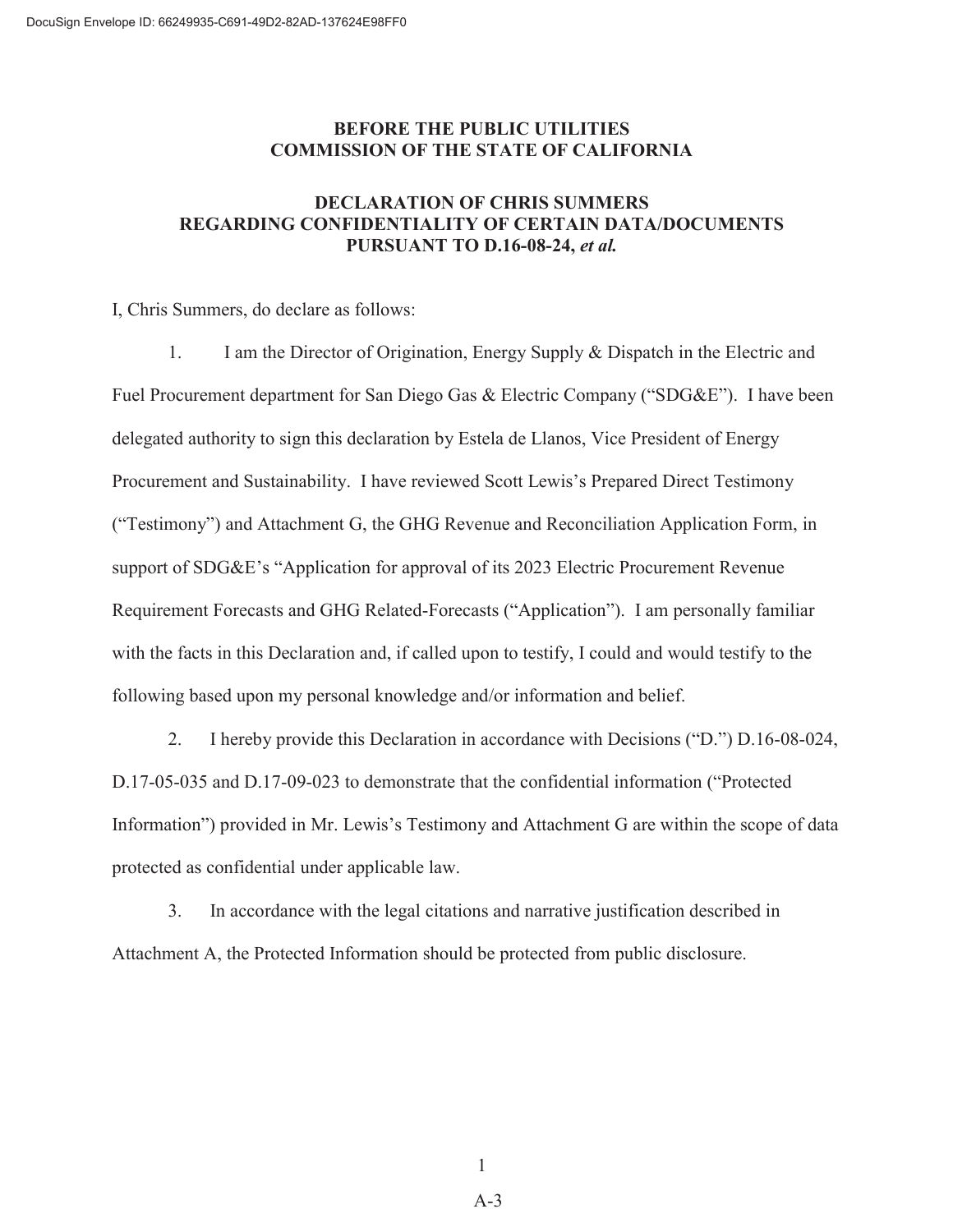I declare under penalty of perjury under the laws of the State of California that the foregoing is

true and correct to the best of my knowledge.

Executed this 15th day of May 2022, at San Diego.

DocuSigned by:  $\sim 10077200148144PR$ 

Chris Summers Director of Origination, Energy Supply & Dispatch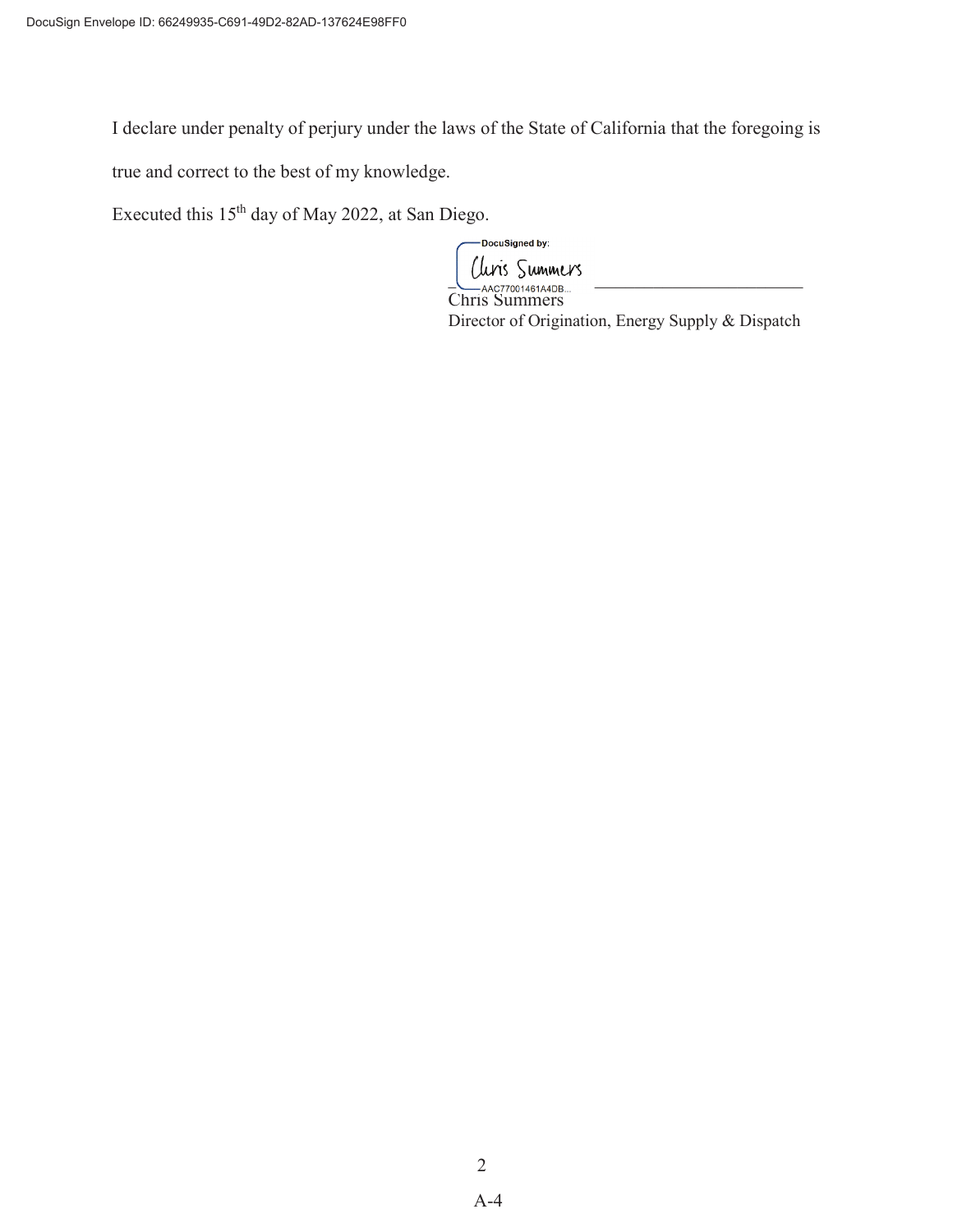# **ATTACHMENT A**

# **SDG&E Request for Confidentiality on the following information contained in Scott Lewis's Testimony and Attachment G in support of SDG&E's Application**

| <b>Location of</b>                                                                                                                                                                                                                                                                                | <b>Legal Citations</b>                                                                                                                                                                                                                                                                                                                                                                                                                                                                                                                                                                                  | <b>Narrative Justification</b>                                                                                                                                                                                                                                                                                                                                                                                                                                                                                                                                                                                                                                                                                                                                                                                                                                                                                                                                                                                                                                                                                                                                                                                                                                                                                                                                                                                                                                                              |
|---------------------------------------------------------------------------------------------------------------------------------------------------------------------------------------------------------------------------------------------------------------------------------------------------|---------------------------------------------------------------------------------------------------------------------------------------------------------------------------------------------------------------------------------------------------------------------------------------------------------------------------------------------------------------------------------------------------------------------------------------------------------------------------------------------------------------------------------------------------------------------------------------------------------|---------------------------------------------------------------------------------------------------------------------------------------------------------------------------------------------------------------------------------------------------------------------------------------------------------------------------------------------------------------------------------------------------------------------------------------------------------------------------------------------------------------------------------------------------------------------------------------------------------------------------------------------------------------------------------------------------------------------------------------------------------------------------------------------------------------------------------------------------------------------------------------------------------------------------------------------------------------------------------------------------------------------------------------------------------------------------------------------------------------------------------------------------------------------------------------------------------------------------------------------------------------------------------------------------------------------------------------------------------------------------------------------------------------------------------------------------------------------------------------------|
| <b>Protected</b>                                                                                                                                                                                                                                                                                  |                                                                                                                                                                                                                                                                                                                                                                                                                                                                                                                                                                                                         |                                                                                                                                                                                                                                                                                                                                                                                                                                                                                                                                                                                                                                                                                                                                                                                                                                                                                                                                                                                                                                                                                                                                                                                                                                                                                                                                                                                                                                                                                             |
| <b>Information</b>                                                                                                                                                                                                                                                                                |                                                                                                                                                                                                                                                                                                                                                                                                                                                                                                                                                                                                         |                                                                                                                                                                                                                                                                                                                                                                                                                                                                                                                                                                                                                                                                                                                                                                                                                                                                                                                                                                                                                                                                                                                                                                                                                                                                                                                                                                                                                                                                                             |
| <b>SDG&amp;E Direct</b><br>$\mathcal{I}$ .<br><b>GHG</b> prices and<br><b>Direct GHG</b><br>calculations<br>(The 2021 Direct GHG<br>price appears in Scott<br>Lewis's Testimony.<br>The 2013 - 2020 Direct<br><b>GHG</b> calculations are<br>utilized in tab " $D-2$ " of<br><b>Attachment G.</b> | D.08-04-023<br>D.14-10-033, D.16-08-024,<br>D.17-05-035, D.17-09-023,<br><b>Public Utilities Code</b><br>Section $454.5(g)$<br>General Order ("GO") 66-D<br>17 CCR § 95914(c) (the<br>"ARB Confidentiality<br>Regulations")<br>The GHG Confidential<br><b>Information Matrix in</b><br>Attachment A of D.14-10-<br>033 and revised in D.15-01-<br>024<br>The Matrix makes the<br>following confidential:<br>"Weighted Average Cost<br>(WAC) of compliance<br>instruments, and the<br>calculation of WAC"<br>Gov't Code $\S$ §6254(k),<br>6254.7 (d), Evidence<br>Code 1060, Civil<br>Code §3426 et seq. | The Protected Information is entitled to confidential treatment<br>under applicable law, including, but not limited to, the legal<br>authority cited herein. The information does not expressly fall<br>within any category of the IOU Matrix applicable to electric<br>procurement information, but is market-sensitive information.<br>Among other things, 17 CCR Section 95914(c)(1) of the Cap-<br>and-Trade regulations prohibits disclosure of any auction-<br>related information. Violation of Section 95914 may subject<br>SDG&E to penalties by the California Air Resources Board.<br>In addition, Attachments A, C & D of D.15-01-024 and<br>Appendices A & B of D.15-10-032 require Auction-related<br>information, forecasts of emissions intensity, forecasts of<br>greenhouse gas (GHG) costs, GHG transactions, compliance<br>instrument prices, weight average cost ("WAC") and other<br>GHG information to be kept confidential.<br>Additionally, the Protected Information also includes trade<br>secret information because SDG&E's bidding/consignment<br>strategies contain "commercial value," which gives SDG&E "an<br>opportunity to obtain a business advantage over competitors<br>who do not know or use it."<br>Disclosure of this information would place SDG&E at an unfair<br>business disadvantage relative to other Cap-and-Trade market<br>participants and result in higher<br>Cap-and-Trade compliance costs for SDG&E and its end-use<br>ratepayers. |
| <b>Historical/Reco</b><br>2.<br>rded UOG<br><b>Emissions</b>                                                                                                                                                                                                                                      | $D.08 - 04 - 023$<br>D.14-10-033, D.16-08-024,<br>D.17-05-035, D.17-09-023,<br><b>Public Utilities Code</b><br>Section $454.5(g)$                                                                                                                                                                                                                                                                                                                                                                                                                                                                       | The Protected Information is entitled to confidential treatment<br>under applicable law, including, but not limited to, the legal<br>authority cited herein. The information does not expressly fall<br>within any category of the IOU Matrix applicable to electric<br>procurement information, but is market-sensitive information.                                                                                                                                                                                                                                                                                                                                                                                                                                                                                                                                                                                                                                                                                                                                                                                                                                                                                                                                                                                                                                                                                                                                                       |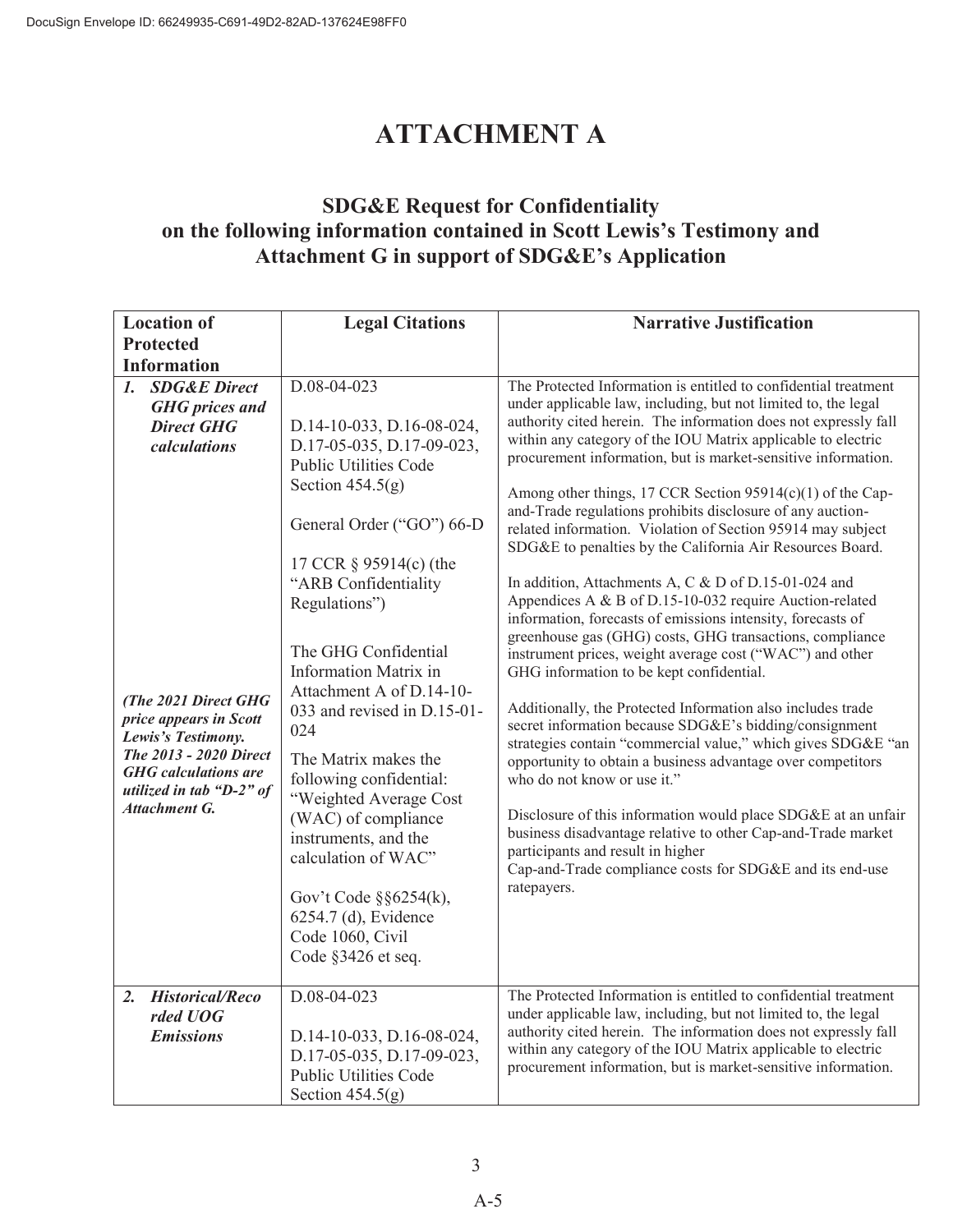| (The 2021<br><b>Historical UOG</b><br>in Scott Lewis's<br>Testimony.<br>The 2013-2020<br><b>Recorded UOG</b><br>of this<br>Application.)                                                                     | <b>Emissions</b> appear<br><b>Emissions</b> appear<br>in Attachment G                                                                   | General Order ("GO") 66-D<br>17 CCR § 95914(c) (the<br>"ARB Confidentiality<br>Regulations")<br>Annual GHG Emissions and<br>Associated Costs in<br>Template D-2 of D.14-10-<br>033 and revised in D.15-01-<br>024<br>Template D-2 designates<br>forecasted and recorded<br>UOG emissions as<br>confidential<br>Gov't Code $\S$ $\S$ 6254(k),<br>6254.7 (d), Evidence<br>Code 1060, Civil<br>Code §3426 et seq.                                                                                                            | Among other things, 17 CCR Section 95914(c)(1) of the Cap-<br>and-Trade regulations prohibits disclosure of any auction-<br>related information. Violation of Section 95914 may subject<br>SDG&E to penalties by the California Air Resources Board.<br>In addition, Attachments A, C & D of D.15-01-024 and<br>Appendices A & B of D.15-10-032 require Auction-related<br>information, forecasts of emissions intensity, forecasts of<br>greenhouse gas (GHG) costs, GHG transactions, compliance<br>instrument prices, weight average cost ("WAC") and other<br>GHG information to be kept confidential.<br>Additionally, the Protected Information also includes trade<br>secret information because SDG&E's bidding/consignment<br>strategies contain "commercial value," which gives SDG&E "an<br>opportunity to obtain a business advantage over competitors<br>who do not know or use it."<br>Disclosure of this information would place SDG&E at an unfair<br>business disadvantage relative to other Cap-and-Trade market<br>participants and result in higher<br>Cap-and-Trade compliance costs for SDG&E and its end-use<br>ratepayers.                                                                                                                                                                                                                                                                                                                                          |
|--------------------------------------------------------------------------------------------------------------------------------------------------------------------------------------------------------------|-----------------------------------------------------------------------------------------------------------------------------------------|---------------------------------------------------------------------------------------------------------------------------------------------------------------------------------------------------------------------------------------------------------------------------------------------------------------------------------------------------------------------------------------------------------------------------------------------------------------------------------------------------------------------------|---------------------------------------------------------------------------------------------------------------------------------------------------------------------------------------------------------------------------------------------------------------------------------------------------------------------------------------------------------------------------------------------------------------------------------------------------------------------------------------------------------------------------------------------------------------------------------------------------------------------------------------------------------------------------------------------------------------------------------------------------------------------------------------------------------------------------------------------------------------------------------------------------------------------------------------------------------------------------------------------------------------------------------------------------------------------------------------------------------------------------------------------------------------------------------------------------------------------------------------------------------------------------------------------------------------------------------------------------------------------------------------------------------------------------------------------------------------------------------------------|
| 3.<br><b>Tolling</b><br><b>Agreement</b><br><b>Emissions</b><br><b>Agreement</b><br>in Scott Lewis's<br>Testimony.<br>The 2013-2020<br><b>Tolling</b><br><b>Agreement</b><br>of this<br><b>Application.)</b> | <b>Historical/Reco</b><br>rded California<br>(The 2021 Tolling<br><b>Emissions</b> appear<br><b>Emissions</b> appear<br>in Attachment G | D.08-04-023<br>D.14-10-033, D.16-08-024,<br>D.17-05-035, D.17-09-023,<br><b>Public Utilities Code</b><br>Section $454.5(g)$<br>General Order ("GO") 66-D<br>17 CCR § 95914(c) (the<br>"ARB Confidentiality<br>Regulations")<br>Annual GHG Emissions and<br>Associated Costs in<br>Template D-2 of D.14-10-<br>033 and revised in D.15-01-<br>024<br>Template D-2 designates<br>forecasted and recorded<br><b>Tolling Agreements</b><br>emissions as confidential<br>Gov't Code $\S$ $\S$ 6254(k),<br>6254.7 (d), Evidence | The Protected Information is entitled to confidential treatment<br>under applicable law, including, but not limited to, the legal<br>authority cited herein. The information does not expressly fall<br>within any category of the IOU Matrix applicable to electric<br>procurement information, but is market-sensitive information.<br>Among other things, 17 CCR Section 95914(c)(1) of the Cap-<br>and-Trade regulations prohibits disclosure of any auction-<br>related information. Violation of Section 95914 may subject<br>SDG&E to penalties by the California Air Resources Board.<br>In addition, Attachments A, C & D of D.15-01-024 and<br>Appendices A & B of D.15-10-032 require Auction-related<br>information, forecasts of emissions intensity, forecasts of<br>greenhouse gas (GHG) costs, GHG transactions, compliance<br>instrument prices, weight average cost ("WAC") and other<br>GHG information to be kept confidential.<br>Additionally, the Protected Information also includes trade<br>secret information because SDG&E's bidding/consignment<br>strategies contain "commercial value," which gives SDG&E "an<br>opportunity to obtain a business advantage over competitors<br>who do not know or use it."<br>Disclosure of this information would place SDG&E at an unfair<br>business disadvantage relative to other Cap-and-Trade market<br>participants and result in higher<br>Cap-and-Trade compliance costs for SDG&E and its end-use<br>ratepayers. |
|                                                                                                                                                                                                              |                                                                                                                                         | Code 1060, Civil<br>Code §3426 et seq.                                                                                                                                                                                                                                                                                                                                                                                                                                                                                    |                                                                                                                                                                                                                                                                                                                                                                                                                                                                                                                                                                                                                                                                                                                                                                                                                                                                                                                                                                                                                                                                                                                                                                                                                                                                                                                                                                                                                                                                                             |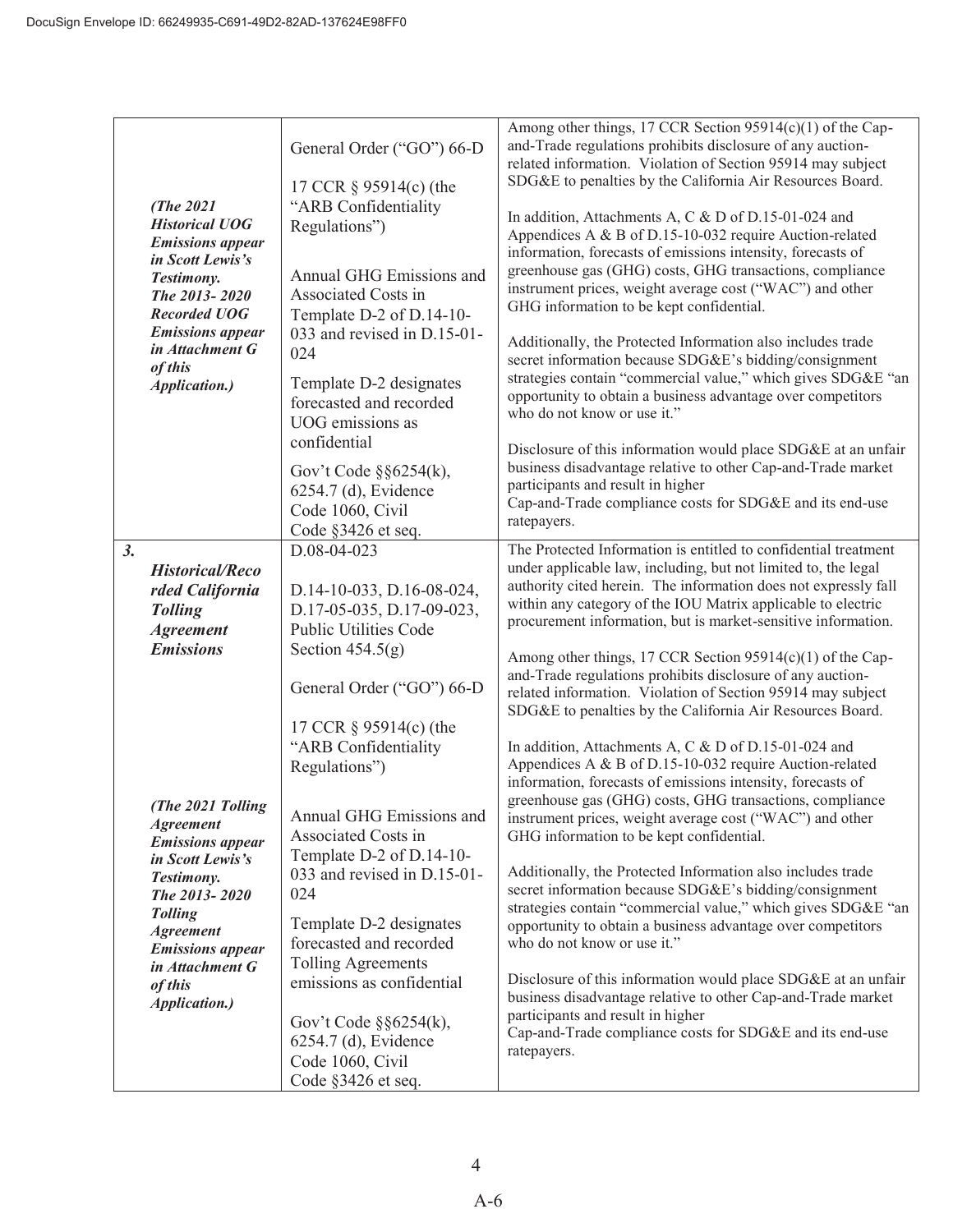| <b>Historical/Rec</b><br>4. | D.08-04-023                  | The Protected Information is entitled to confidential treatment |
|-----------------------------|------------------------------|-----------------------------------------------------------------|
| orded                       |                              | under applicable law, including, but not limited to, the legal  |
| <b>Specified</b>            | D.14-10-033, D.16-08-024,    | authority cited herein. The information does not expressly fall |
|                             | D.17-05-035, D.17-09-023,    | within any category of the IOU Matrix applicable to electric    |
| <b>Imported</b>             | <b>Public Utilities Code</b> | procurement information, but is market-sensitive information.   |
| <b>MWh</b> and              |                              |                                                                 |
| calculated                  | Section $454.5(g)$           | Among other things, 17 CCR Section 95914(c)(1) of the Cap-      |
| <b>Emissions</b>            |                              | and-Trade regulations prohibits disclosure of any auction-      |
|                             | General Order ("GO") 66-D    | related information. Violation of Section 95914 may subject     |
|                             |                              | SDG&E to penalties by the California Air Resources Board.       |
|                             | 17 CCR § 95914(c) (the       |                                                                 |
|                             | "ARB Confidentiality         | In addition, Attachments A, C & D of D.15-01-024 and            |
|                             |                              | Appendices A & B of D.15-10-032 require Auction-related         |
|                             | Regulations")                | information, forecasts of emissions intensity, forecasts of     |
|                             |                              | greenhouse gas (GHG) costs, GHG transactions, compliance        |
|                             | Annual GHG Emissions and     |                                                                 |
|                             | Associated Costs in          | instrument prices, weight average cost ("WAC") and other        |
|                             |                              | GHG information to be kept confidential.                        |
|                             | Template D-2 of D.14-10-     |                                                                 |
|                             | 033 and revised in D.15-01-  | Additionally, the Protected Information also includes trade     |
|                             | 024                          | secret information because SDG&E's bidding/consignment          |
| (The 2021 Specified         | Template D-2 designates      | strategies contain "commercial value," which gives SDG&E "an    |
| <b>Imported MWh and</b>     |                              | opportunity to obtain a business advantage over competitors     |
| calculated Emissions        | forecasted and recorded      | who do not know or use it."                                     |
| appear in Scott Lewis's     | Energy Imports (Specified)   |                                                                 |
| Testimony.                  | emissions as confidential.   | Disclosure of this information would place SDG&E at an unfair   |
| The 2013-2020               | Knowledge of the MWh         | business disadvantage relative to other Cap-and-Trade market    |
| <b>Recorded Specified</b>   | makes discovery of the       | participants and result in higher                               |
| <b>Imported Emissions</b>   | emissions possible, thus the | Cap-and-Trade compliance costs for SDG&E and its end-use        |
| appear in Attachment        | MWh are also confidential.   | ratepayers.                                                     |
| G of this Application.)     |                              |                                                                 |
|                             |                              |                                                                 |
|                             | Gov't Code $\S$ $6254(k)$ ,  |                                                                 |
|                             | 6254.7 (d), Evidence         |                                                                 |
|                             | Code 1060, Civil             |                                                                 |
|                             | Code §3426 et seq.           |                                                                 |
| <b>Historical/Rec</b><br>5. | D.08-04-023                  | The Protected Information is entitled to confidential treatment |
| orded                       |                              | under applicable law, including, but not limited to, the legal  |
|                             | D.14-10-033, D.16-08-024,    | authority cited herein. The information does not expressly fall |
| <b>Unspecified</b>          | D.17-05-035, D.17-09-023,    | within any category of the IOU Matrix applicable to electric    |
| <b>Imported</b>             |                              | procurement information, but is market-sensitive information.   |
| <b>MWh</b> and              | <b>Public Utilities Code</b> |                                                                 |
| calculated                  | Section $454.5(g)$           | Among other things, 17 CCR Section 95914(c)(1) of the Cap-      |
| <b>Emissions</b>            |                              | and-Trade regulations prohibits disclosure of any auction-      |
|                             | General Order ("GO") 66-D    | related information. Violation of Section 95914 may subject     |
|                             |                              | SDG&E to penalties by the California Air Resources Board.       |
|                             | 17 CCR § 95914(c) (the       |                                                                 |
|                             | "ARB Confidentiality         | In addition, Attachments A, C & D of D.15-01-024 and            |
|                             | Regulations")                | Appendices A & B of D.15-10-032 require Auction-related         |
|                             |                              | information, forecasts of emissions intensity, forecasts of     |
|                             |                              | greenhouse gas (GHG) costs, GHG transactions, compliance        |
|                             | Annual GHG Emissions and     | instrument prices, weight average cost ("WAC") and other        |
|                             | Associated Costs in          | GHG information to be kept confidential.                        |
|                             | Template D-2 of D.14-10-     |                                                                 |
|                             |                              | Additionally, the Protected Information also includes trade     |
| (The $2021$                 |                              | secret information because SDG&E's bidding/consignment          |
| <b>Unspecified</b>          |                              |                                                                 |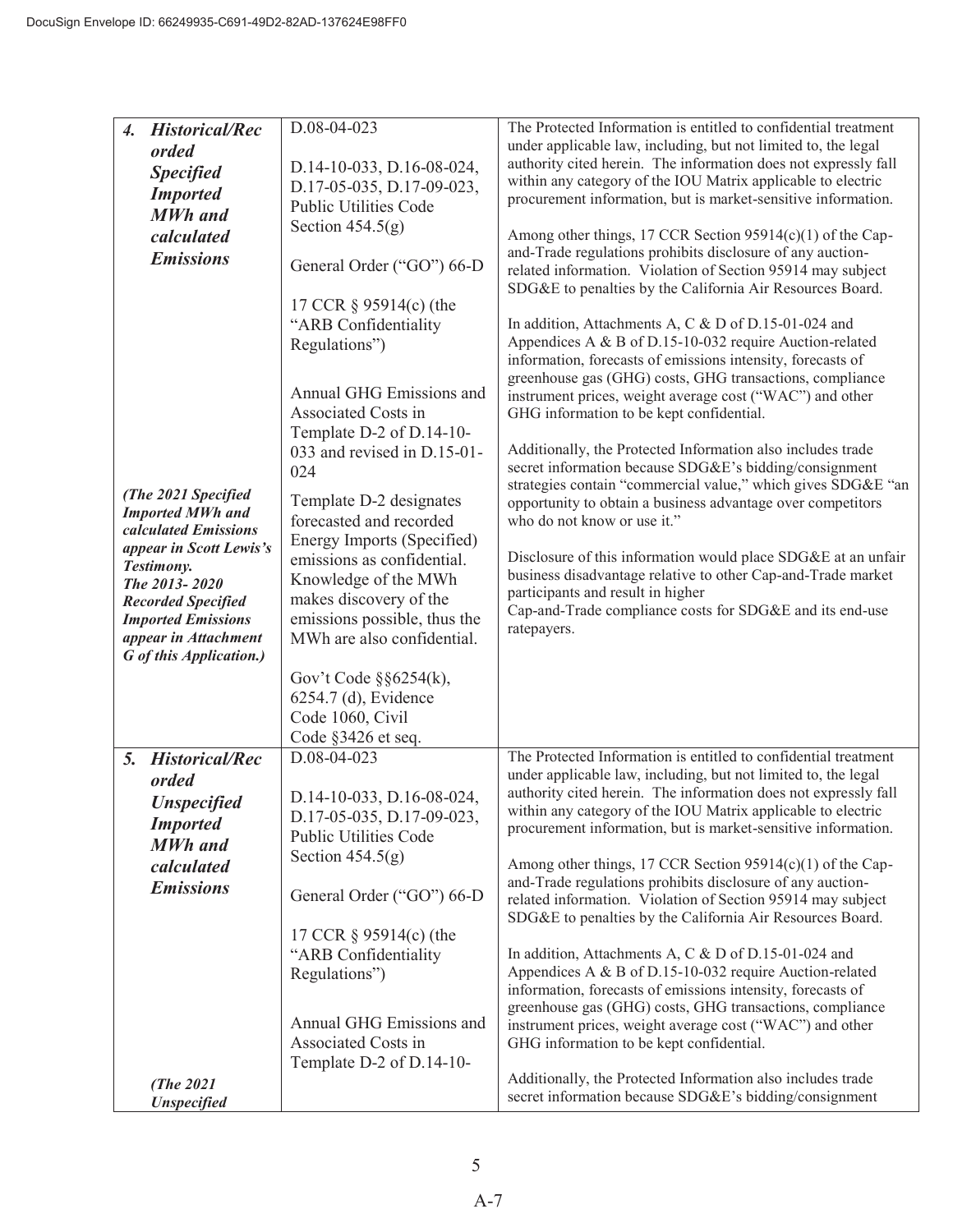|    | <b>Imported MWh</b><br>and calculated<br><b>Emissions</b> appear | $033$ and revised in D.15-01-<br>024 | strategies contain "commercial value," which gives SDG&E "an<br>opportunity to obtain a business advantage over competitors<br>who do not know or use it." |
|----|------------------------------------------------------------------|--------------------------------------|------------------------------------------------------------------------------------------------------------------------------------------------------------|
|    | in Scott Lewis's                                                 | Template D-2 designates              |                                                                                                                                                            |
|    | Testimony.                                                       | forecasted and recorded              | Disclosure of this information would place SDG&E at an unfair                                                                                              |
|    | The 2013-2020                                                    | Energy Imports (Unspecified)         | business disadvantage relative to other Cap-and-Trade market                                                                                               |
|    | <b>Unspecified</b>                                               | emissions as confidential.           | participants and result in higher                                                                                                                          |
|    | <b>Imported</b>                                                  | Knowledge of the MWh                 | Cap-and-Trade compliance costs for SDG&E and its end-use                                                                                                   |
|    | <b>Emissions</b> appear                                          | makes discovery of the               | ratepayers.                                                                                                                                                |
|    | in Attachment G                                                  | emissions possible, thus the         |                                                                                                                                                            |
|    | of this                                                          | MWh are also confidential.           |                                                                                                                                                            |
|    | Application.)                                                    |                                      |                                                                                                                                                            |
|    |                                                                  | Gov't Code $\S$ $\S$ 6254(k),        |                                                                                                                                                            |
|    |                                                                  | 6254.7 (d), Evidence                 |                                                                                                                                                            |
|    |                                                                  | Code 1060, Civil                     |                                                                                                                                                            |
|    |                                                                  | Code §3426 et seq.                   |                                                                                                                                                            |
| 6. | <b>Historical RPS</b>                                            | D.08-04-023                          | The Protected Information is entitled to confidential treatment                                                                                            |
|    | <b>Adjustment</b>                                                |                                      | under applicable law, including, but not limited to, the legal                                                                                             |
|    | eligible MWh                                                     | D.14-10-033, D.16-08-024,            | authority cited herein. The information does not expressly fall                                                                                            |
|    | and calculated                                                   | D.17-05-035, D.17-09-023,            | within any category of the IOU Matrix applicable to electric                                                                                               |
|    | <b>Emissions</b>                                                 | <b>Public Utilities Code</b>         | procurement information, but is market-sensitive information.                                                                                              |
|    |                                                                  | Section $454.5(g)$                   |                                                                                                                                                            |
|    |                                                                  |                                      | Among other things, 17 CCR Section 95914(c)(1) of the Cap-                                                                                                 |
|    |                                                                  | General Order ("GO") 66-D            | and-Trade regulations prohibits disclosure of any auction-                                                                                                 |
|    |                                                                  |                                      | related information. Violation of Section 95914 may subject<br>SDG&E to penalties by the California Air Resources Board.                                   |
|    |                                                                  | 17 CCR § 95914(c) (the               |                                                                                                                                                            |
|    |                                                                  | "ARB Confidentiality                 | In addition, Attachments A, C & D of D.15-01-024 and                                                                                                       |
|    |                                                                  | Regulations")                        | Appendices A & B of D.15-10-032 require Auction-related                                                                                                    |
|    |                                                                  |                                      | information, forecasts of emissions intensity, forecasts of                                                                                                |
|    |                                                                  |                                      | greenhouse gas (GHG) costs, GHG transactions, compliance                                                                                                   |
|    |                                                                  | Annual GHG Emissions and             | instrument prices, weight average cost ("WAC") and other                                                                                                   |
|    | (The RPS                                                         | Associated Costs in                  | GHG information to be kept confidential.                                                                                                                   |
|    | <b>Adjustment</b>                                                | Template D-2 of D.14-10-             |                                                                                                                                                            |
|    | eligible MWh and                                                 | 033 and revised in D.15-01-          | Additionally, the Protected Information also includes trade<br>secret information because SDG&E's bidding/consignment                                      |
|    | calculated                                                       | 024                                  | strategies contain "commercial value," which gives SDG&E "an                                                                                               |
|    | <b>Emissions</b> for                                             | Template D-2 designates              | opportunity to obtain a business advantage over competitors                                                                                                |
|    | 2021 appear in                                                   | forecasted and recorded              | who do not know or use it."                                                                                                                                |
|    | Scott Lewis's                                                    | Energy Imports (Unspecified)         |                                                                                                                                                            |
|    | Testimony.<br>The 2013-2020                                      | emissions, which includes            | Disclosure of this information would place SDG&E at an unfair                                                                                              |
|    | <b>RPS</b> Adjustment                                            | any applicable RPS                   | business disadvantage relative to other Cap-and-Trade market                                                                                               |
|    | <b>Emissions</b> appear                                          | Adjustments as confidential.         | participants and result in higher                                                                                                                          |
|    | in Attachment G                                                  | Knowledge of the MWh                 | Cap-and-Trade compliance costs for SDG&E and its end-use                                                                                                   |
|    | of this                                                          | makes discovery of the               | ratepayers.                                                                                                                                                |
|    | <b>Application.)</b>                                             | emissions possible, thus the         |                                                                                                                                                            |
|    |                                                                  | MWh are also confidential.           |                                                                                                                                                            |
|    |                                                                  |                                      |                                                                                                                                                            |
|    |                                                                  | Gov't Code $\S$ $\S$ 6254(k),        |                                                                                                                                                            |
|    |                                                                  | 6254.7 (d), Evidence                 |                                                                                                                                                            |
|    |                                                                  | Code 1060, Civil                     |                                                                                                                                                            |
|    |                                                                  | Code §3426 et seq.                   |                                                                                                                                                            |
|    |                                                                  |                                      |                                                                                                                                                            |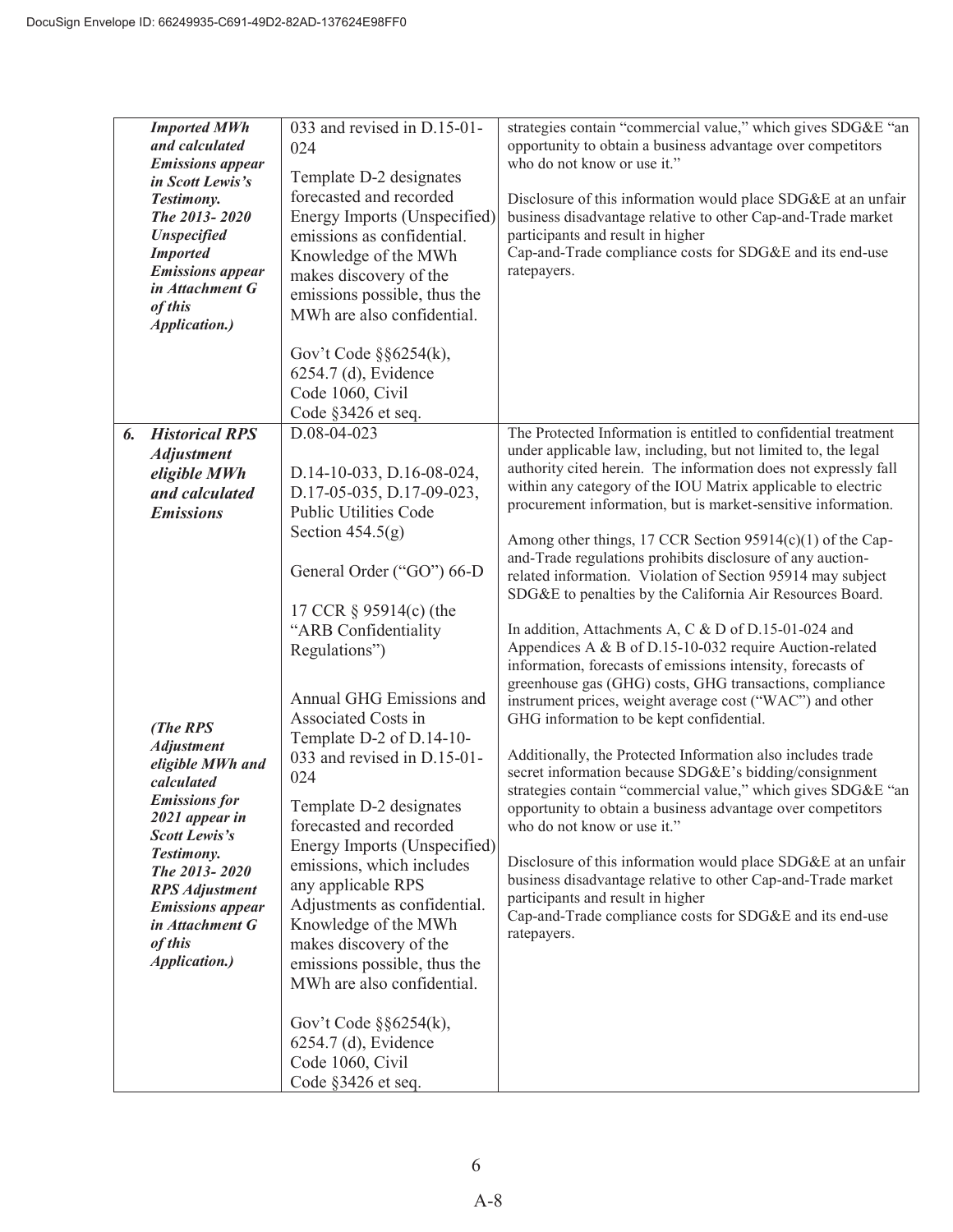| 7. | <b>Total Direct</b>      | D.08-04-023                   | The Protected Information is entitled to confidential treatment |
|----|--------------------------|-------------------------------|-----------------------------------------------------------------|
|    | Compliance               |                               | under applicable law, including, but not limited to, the legal  |
|    |                          |                               | authority cited herein. The information does not expressly fall |
|    | <b>Obligation</b>        | D.14-10-033, D.16-08-024,     | within any category of the IOU Matrix applicable to electric    |
|    |                          | D.17-05-035, D.17-09-023,     |                                                                 |
|    |                          | <b>Public Utilities Code</b>  | procurement information, but is market-sensitive information.   |
|    | (The 2021 Total          | Section $454.5(g)$            |                                                                 |
|    | <b>Direct</b>            |                               | Among other things, 17 CCR Section 95914(c)(1) of the Cap-      |
|    |                          |                               | and-Trade regulations prohibits disclosure of any auction-      |
|    | Compliance               | General Order ("GO") 66-D     | related information. Violation of Section 95914 may subject     |
|    | <b>Obligation</b>        |                               | SDG&E to penalties by the California Air Resources Board.       |
|    | appears in Scott         | 17 CCR § 95914(c) (the        |                                                                 |
|    | Lewis's                  | "ARB Confidentiality          |                                                                 |
|    | Testimony.               |                               | In addition, Attachments A, C & D of D.15-01-024 and            |
|    | The 2013-2020            | Regulations")                 | Appendices A & B of D.15-10-032 require Auction-related         |
|    | <b>Total Direct</b>      |                               | information, forecasts of emissions intensity, forecasts of     |
|    | Compliance               |                               | greenhouse gas (GHG) costs, GHG transactions, compliance        |
|    |                          | Annual GHG Emissions and      | instrument prices, weight average cost ("WAC") and other        |
|    | <b>Obligation</b> appear | Associated Costs in           | GHG information to be kept confidential.                        |
|    | in Attachment G          | Template D-2 of D.14-10-      |                                                                 |
|    | of this                  |                               | Additionally, the Protected Information also includes trade     |
|    | Application.)            | 033 and revised in D.15-01-   | secret information because SDG&E's bidding/consignment          |
|    |                          | 024                           |                                                                 |
|    |                          |                               | strategies contain "commercial value," which gives SDG&E "an    |
|    |                          | Template D-2 designates       | opportunity to obtain a business advantage over competitors     |
|    |                          | forecasted and recorded       | who do not know or use it."                                     |
|    |                          | <b>Direct GHG Emissions</b>   |                                                                 |
|    |                          | Subtotal as confidential.     | Disclosure of this information would place SDG&E at an unfair   |
|    |                          |                               | business disadvantage relative to other Cap-and-Trade market    |
|    |                          |                               | participants and result in higher                               |
|    |                          | Gov't Code $\S$ $\S$ 6254(k), | Cap-and-Trade compliance costs for SDG&E and its end-use        |
|    |                          | 6254.7 (d), Evidence          | ratepayers.                                                     |
|    |                          | Code 1060, Civil              |                                                                 |
|    |                          | Code §3426 et seq.            |                                                                 |
| 8. | <b>Indirect</b>          | D.08-04-023                   | The Protected Information is entitled to confidential treatment |
|    |                          |                               | under applicable law, including, but not limited to, the legal  |
|    | <b>Purchases in</b>      |                               |                                                                 |
|    | <b>MWh</b> and           | D.14-10-033, D.16-08-024,     | authority cited herein. The information does not expressly fall |
|    | calculated               | D.17-05-035, D.17-09-023,     | within any category of the IOU Matrix applicable to electric    |
|    | <b>Emissions</b>         | <b>Public Utilities Code</b>  | procurement information, but is market-sensitive information.   |
|    |                          | Section $454.5(g)$            |                                                                 |
|    |                          |                               | Among other things, 17 CCR Section 95914(c)(1) of the Cap-      |
|    |                          |                               | and-Trade regulations prohibits disclosure of any auction-      |
|    |                          | General Order ("GO") 66-D     | related information. Violation of Section 95914 may subject     |
|    |                          |                               | SDG&E to penalties by the California Air Resources Board.       |
|    |                          | 17 CCR § 95914(c) (the        |                                                                 |
|    | (The $2021$              | "ARB Confidentiality          | In addition, Attachments A, C & D of D.15-01-024 and            |
|    | forecasted               |                               | Appendices A & B of D.15-10-032 require Auction-related         |
|    | <b>Indirect Purchase</b> | Regulations")                 | information, forecasts of emissions intensity, forecasts of     |
|    |                          |                               |                                                                 |
|    | <b>MWhs</b> and          | Annual GHG Emissions and      | greenhouse gas (GHG) costs, GHG transactions, compliance        |
|    | calculated               |                               | instrument prices, weight average cost ("WAC") and other        |
|    | <b>Emissions</b> appear  | Associated Costs in           | GHG information to be kept confidential.                        |
|    | in Scott Lewis's         | Template D-2 of D.14-10-      |                                                                 |
|    | Testimony.               | 033 and revised in D.15-01-   | Additionally, the Protected Information also includes trade     |
|    | The 2013-2019            | 024                           | secret information because SDG&E's bidding/consignment          |
|    | final and 2020           |                               | strategies contain "commercial value," which gives SDG&E "an    |
|    | forecasted               | Template D-2 designates       | opportunity to obtain a business advantage over competitors     |
|    | <b>Indirect Emission</b> | forecasted and recorded       | who do not know or use it."                                     |
|    | calculations             |                               |                                                                 |
|    |                          |                               |                                                                 |
|    | appear in                |                               |                                                                 |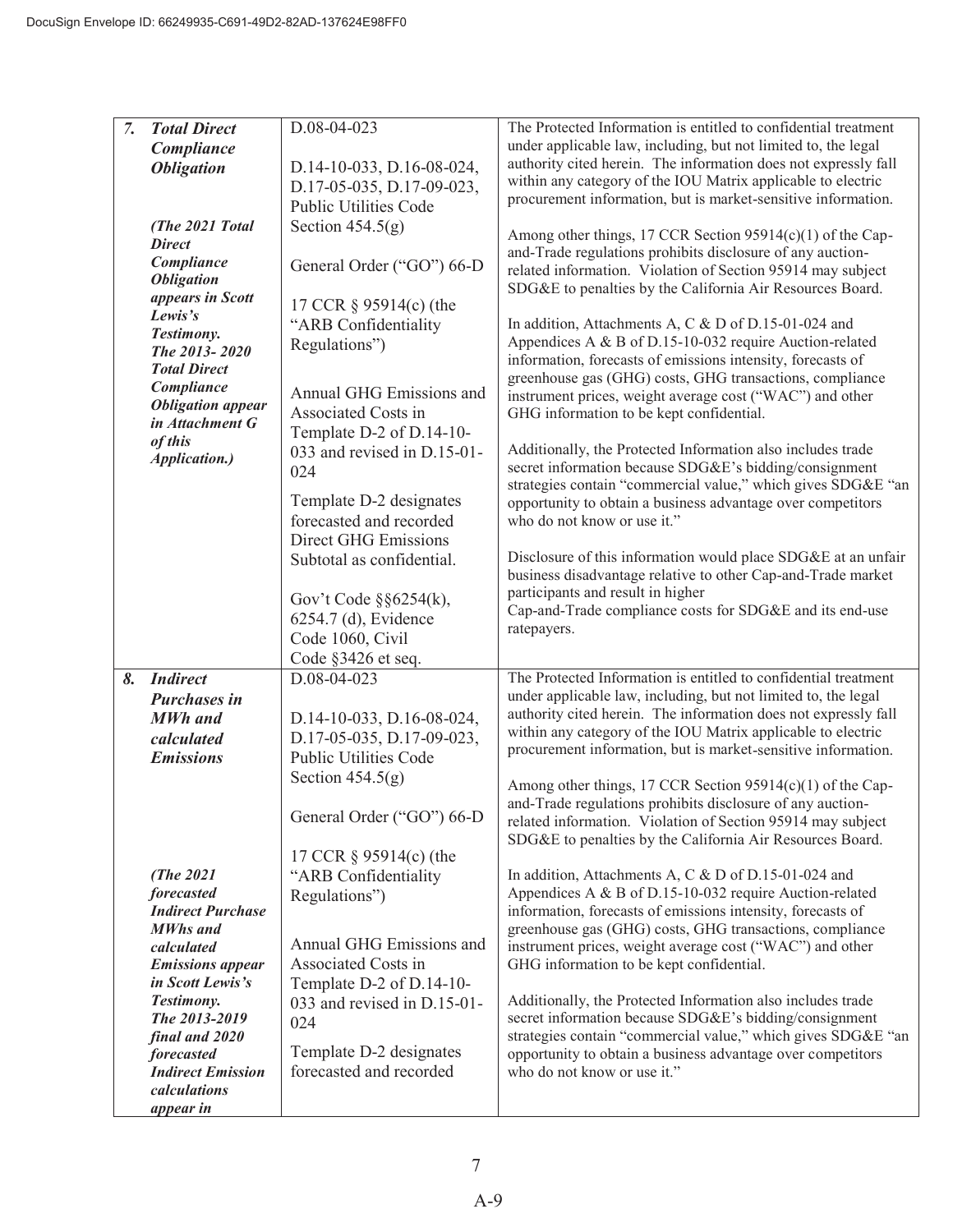|    | Attachment G of<br>this Application.)                                                                                                                                                                                                                             | <b>Indirect GHG Emissions as</b><br>confidential. Knowledge of<br>the MWh makes discovery<br>of the emissions possible,<br>thus, the MWh are also                                                                                                                                                                                                                                                                                                                                                                       | Disclosure of this information would place SDG&E at an unfair<br>business disadvantage relative to other Cap-and-Trade market<br>participants and result in higher<br>Cap-and-Trade compliance costs for SDG&E and its end-use<br>ratepayers.                                                                                                                                                                                                                                                                                                                                                                                                                                                                                                                                                                                                                                                                                                                                                                                                                                                                                                                                                                                                                                                                                                                                                                                                                                               |
|----|-------------------------------------------------------------------------------------------------------------------------------------------------------------------------------------------------------------------------------------------------------------------|-------------------------------------------------------------------------------------------------------------------------------------------------------------------------------------------------------------------------------------------------------------------------------------------------------------------------------------------------------------------------------------------------------------------------------------------------------------------------------------------------------------------------|---------------------------------------------------------------------------------------------------------------------------------------------------------------------------------------------------------------------------------------------------------------------------------------------------------------------------------------------------------------------------------------------------------------------------------------------------------------------------------------------------------------------------------------------------------------------------------------------------------------------------------------------------------------------------------------------------------------------------------------------------------------------------------------------------------------------------------------------------------------------------------------------------------------------------------------------------------------------------------------------------------------------------------------------------------------------------------------------------------------------------------------------------------------------------------------------------------------------------------------------------------------------------------------------------------------------------------------------------------------------------------------------------------------------------------------------------------------------------------------------|
|    |                                                                                                                                                                                                                                                                   | confidential.<br>Gov't Code $\S$ $\S$ 6254(k),<br>6254.7 (d), Evidence<br>Code 1060, Civil<br>Code §3426 et seq.                                                                                                                                                                                                                                                                                                                                                                                                        |                                                                                                                                                                                                                                                                                                                                                                                                                                                                                                                                                                                                                                                                                                                                                                                                                                                                                                                                                                                                                                                                                                                                                                                                                                                                                                                                                                                                                                                                                             |
| 9. | <b>Direct GHG</b><br><b>Costs</b><br>(The 2021 Direct<br><b>GHG</b> Costs<br>appear in Scott<br>Lewis's<br>Testimony.<br>The $2013 - 2019$<br>final and 2020<br>estimated Direct<br><b>GHG</b> Costs<br>appear in<br><b>Attachment G of</b><br>this Application.) | D.08-04-023<br>D.14-10-033, D.16-08-024,<br>D.17-05-035, D.17-09-023,<br><b>Public Utilities Code</b><br>Section $454.5(g)$<br>General Order ("GO") 66-D<br>17 CCR § 95914(c) (the<br>"ARB Confidentiality<br>Regulations")<br>Annual GHG Emissions and<br>Associated Costs in<br>Template D-2 of D.14-10-<br>033 and revised in D.15-01-<br>024<br>Template D-2 designates<br>forecasted and recorded<br>Direct GHG Costs as<br>confidential.<br>Gov't Code $\S$ §6254(k),<br>6254.7 (d), Evidence<br>Code 1060, Civil | The Protected Information is entitled to confidential treatment<br>under applicable law, including, but not limited to, the legal<br>authority cited herein. The information does not expressly fall<br>within any category of the IOU Matrix applicable to electric<br>procurement information, but is market-sensitive information.<br>Among other things, 17 CCR Section 95914(c)(1) of the Cap-<br>and-Trade regulations prohibits disclosure of any auction-<br>related information. Violation of Section 95914 may subject<br>SDG&E to penalties by the California Air Resources Board.<br>In addition, Attachments A, C & D of D.15-01-024 and<br>Appendices A & B of D.15-10-032 require Auction-related<br>information, forecasts of emissions intensity, forecasts of<br>greenhouse gas (GHG) costs, GHG transactions, compliance<br>instrument prices, weight average cost ("WAC") and other<br>GHG information to be kept confidential.<br>Additionally, the Protected Information also includes trade<br>secret information because SDG&E's bidding/consignment<br>strategies contain "commercial value," which gives SDG&E "an<br>opportunity to obtain a business advantage over competitors<br>who do not know or use it."<br>Disclosure of this information would place SDG&E at an unfair<br>business disadvantage relative to other Cap-and-Trade market<br>participants and result in higher<br>Cap-and-Trade compliance costs for SDG&E and its end-use<br>ratepayers. |
|    | 10. Estimated<br><b>Indirect GHG</b><br><b>Costs</b>                                                                                                                                                                                                              | Code §3426 et seq.<br>D.08-04-023<br>D.14-10-033, D.16-08-024,<br>D.17-05-035, D.17-09-023,<br><b>Public Utilities Code</b><br>Section $454.5(g)$                                                                                                                                                                                                                                                                                                                                                                       | The Protected Information is entitled to confidential treatment<br>under applicable law, including, but not limited to, the legal<br>authority cited herein. The information does not expressly fall<br>within any category of the IOU Matrix applicable to electric<br>procurement information, but is market-sensitive information.<br>Among other things, 17 CCR Section $95914(c)(1)$ of the Cap-                                                                                                                                                                                                                                                                                                                                                                                                                                                                                                                                                                                                                                                                                                                                                                                                                                                                                                                                                                                                                                                                                       |
|    |                                                                                                                                                                                                                                                                   | General Order ("GO") 66-D                                                                                                                                                                                                                                                                                                                                                                                                                                                                                               | and-Trade regulations prohibits disclosure of any auction-<br>related information. Violation of Section 95914 may subject<br>SDG&E to penalties by the California Air Resources Board.<br>In addition, Attachments A, C & D of D.15-01-024 and<br>Appendices A & B of D.15-10-032 require Auction-related                                                                                                                                                                                                                                                                                                                                                                                                                                                                                                                                                                                                                                                                                                                                                                                                                                                                                                                                                                                                                                                                                                                                                                                   |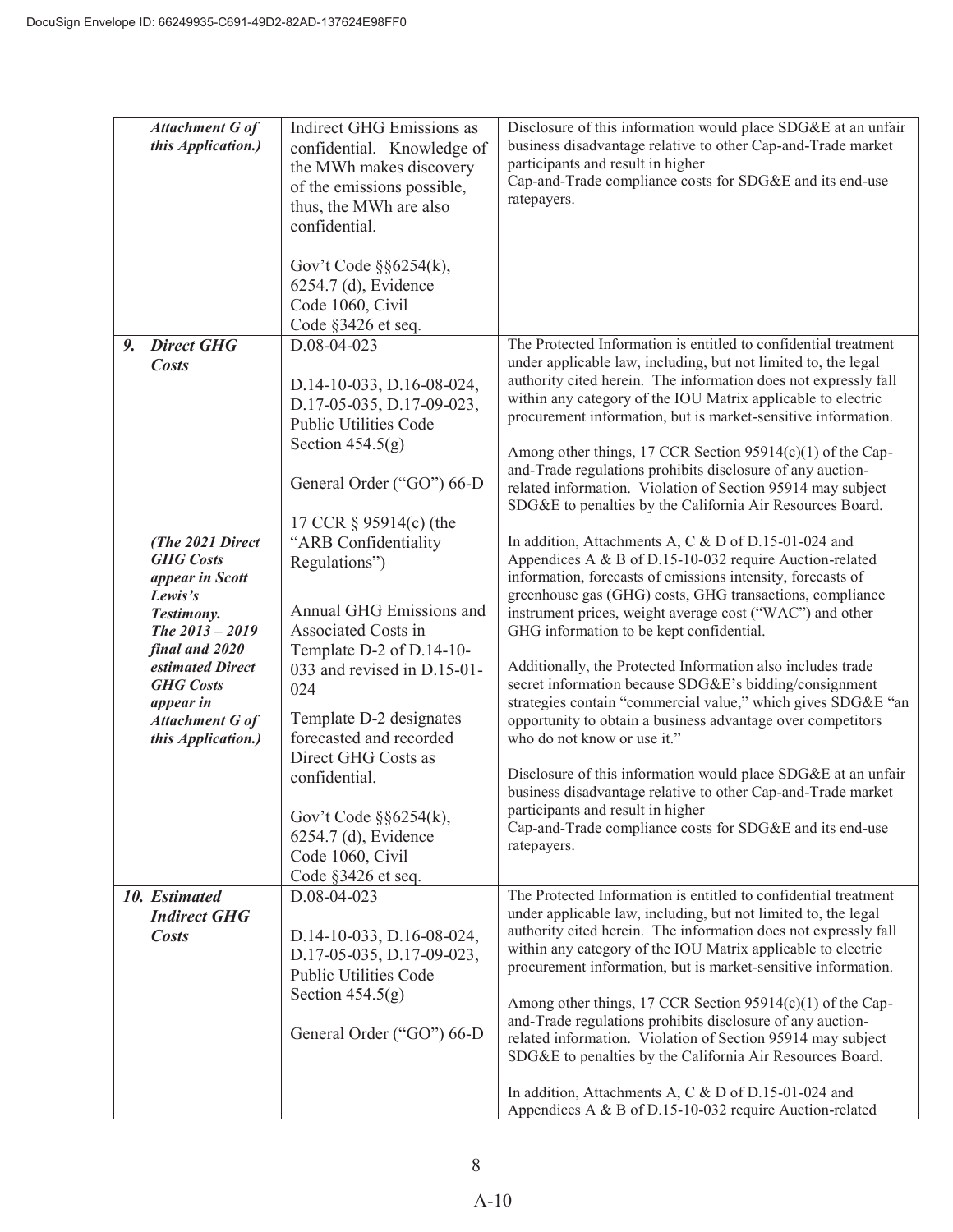| (The 2021               | 17 CCR § 95914(c) (the            | information, forecasts of emissions intensity, forecasts of     |
|-------------------------|-----------------------------------|-----------------------------------------------------------------|
| estimated Indirect      | "ARB Confidentiality              | greenhouse gas (GHG) costs, GHG transactions, compliance        |
| <b>GHG</b> Costs        | Regulations")                     | instrument prices, weight average cost ("WAC") and other        |
| appear in Scott         |                                   | GHG information to be kept confidential.                        |
| Lewis's                 |                                   |                                                                 |
| Testimony.              | Annual GHG Emissions and          | Additionally, the Protected Information also includes trade     |
| The 2013 - 2020         | Associated Costs in               | secret information because SDG&E's bidding/consignment          |
| estimated Indirect      | Template D-2 of D.14-10-          | strategies contain "commercial value," which gives SDG&E "an    |
| <b>GHG</b> Costs        | 033 and revised in D.15-01-       | opportunity to obtain a business advantage over competitors     |
| appear in               | 024                               | who do not know or use it."                                     |
| Attachment G of         |                                   |                                                                 |
| this Application.)      | Template D-2 designates           | Disclosure of this information would place SDG&E at an unfair   |
|                         | forecasted and recorded           | business disadvantage relative to other Cap-and-Trade market    |
|                         | Indirect GHG Costs as             | participants and result in higher                               |
|                         |                                   | Cap-and-Trade compliance costs for SDG&E and its end-use        |
|                         | confidential.                     | ratepayers.                                                     |
|                         |                                   |                                                                 |
|                         | Gov't Code $\S$ $\S$ 6254(k),     |                                                                 |
|                         | 6254.7 (d), Evidence              |                                                                 |
|                         | Code 1060, Civil                  |                                                                 |
|                         | Code §3426 et seq.                |                                                                 |
| 11. GHG Quarterly       | D.08-04-023                       | The Protected Information is entitled to confidential treatment |
| <b>Auction</b>          |                                   | under applicable law, including, but not limited to, the legal  |
| Revenue                 |                                   | authority cited herein. The information does not expressly fall |
|                         | D.14-10-033, D.16-08-024,         | within any category of the IOU Matrix applicable to electric    |
|                         | D.17-05-035, D.17-09-023,         | procurement information, but is market-sensitive information.   |
|                         | <b>Public Utilities Code</b>      |                                                                 |
|                         | Section $454.5(g)$                | Among other things, 17 CCR Section 95914(c)(1) of the Cap-      |
|                         |                                   | and-Trade regulations prohibits disclosure of any auction-      |
|                         | General Order ("GO") 66-D         | related information. Violation of Section 95914 may subject     |
|                         |                                   |                                                                 |
|                         |                                   | SDG&E to penalties by the California Air Resources Board.       |
|                         | 17 CCR § 95914(c) (the            |                                                                 |
|                         | "ARB Confidentiality              | In addition, Attachments A, C & D of D.15-01-024 and            |
|                         | Regulations")                     | Appendices A & B of D.15-10-032 require Auction-related         |
| (The 2021 GHG           |                                   | information, forecasts of emissions intensity, forecasts of     |
| <b>Quarterly</b>        |                                   | greenhouse gas (GHG) costs, GHG transactions, compliance        |
| <b>Auction Revenues</b> | 1a. of Attachment A of            | instrument prices, weight average cost ("WAC") and other        |
| appear in Scott         | D.14-10-033 and revised in        | GHG information to be kept confidential.                        |
| Lewis's                 | D.15-01-024                       |                                                                 |
| Testimony.              | 1a. makes the following           | Additionally, the Protected Information also includes trade     |
| The 2013 - 2020         | confidential: "AB 32 GHG          | secret information because SDG&E's bidding/consignment          |
| actual GHG              |                                   | strategies contain "commercial value," which gives SDG&E "an    |
| <b>Quarterly</b>        | auction participation."           | opportunity to obtain a business advantage over competitors     |
| <b>Auction Revenues</b> | Although Annual Auction           | who do not know or use it."                                     |
| appear in               | Revenues are public,              |                                                                 |
| Attachment G of         | <b>Quarterly Auction Revenues</b> | Disclosure of this information would place SDG&E at an unfair   |
| this Application.)      | must be confidential since        | business disadvantage relative to other Cap-and-Trade market    |
|                         | public auction settlement         | participants and result in higher                               |
|                         | prices and Quarterly Auction      | Cap-and-Trade compliance costs for SDG&E and its end-use        |
|                         | Revenues would reveal             | ratepayers.                                                     |
|                         |                                   |                                                                 |
|                         | SDG&E's quarterly auction         |                                                                 |
|                         | participation as a consigner      |                                                                 |
|                         |                                   |                                                                 |
|                         | Gov't Code $\S$ $6254(k)$ ,       |                                                                 |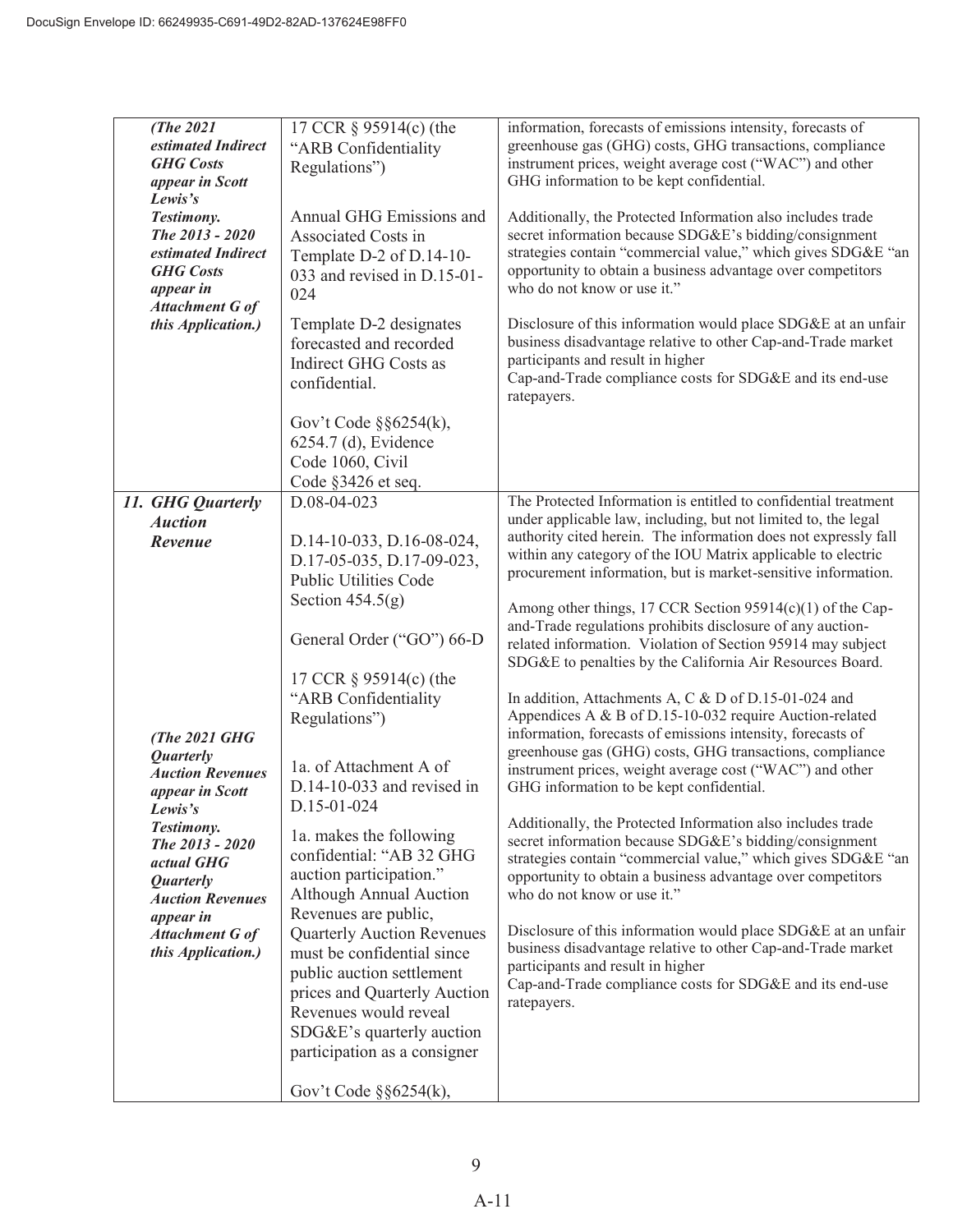| 6254.7 (d), Evidence |  |
|----------------------|--|
| Code 1060, Civil     |  |
| Code $§3426$ et seq. |  |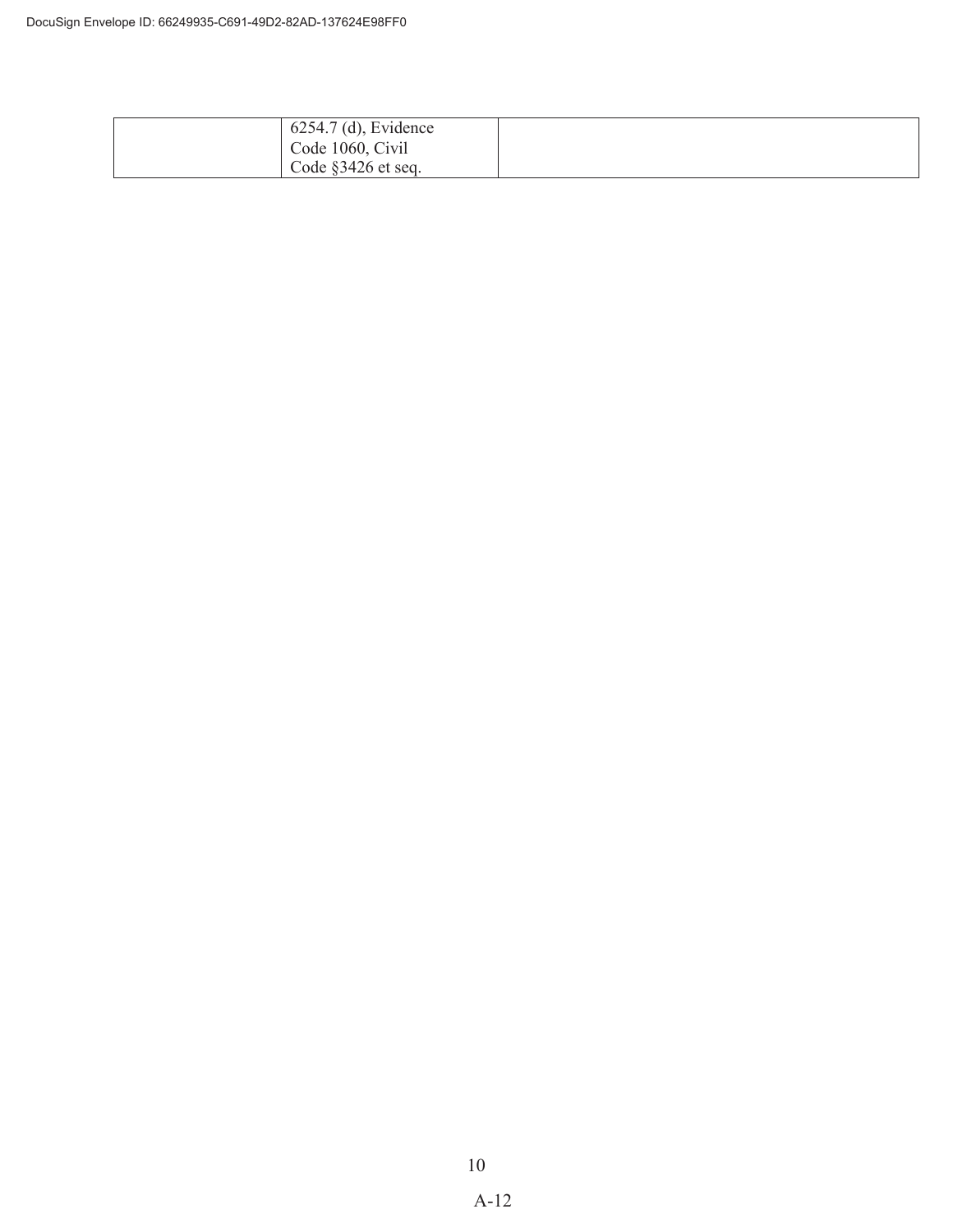## **ATTACHMENT B**

## **PROPOSED RULING**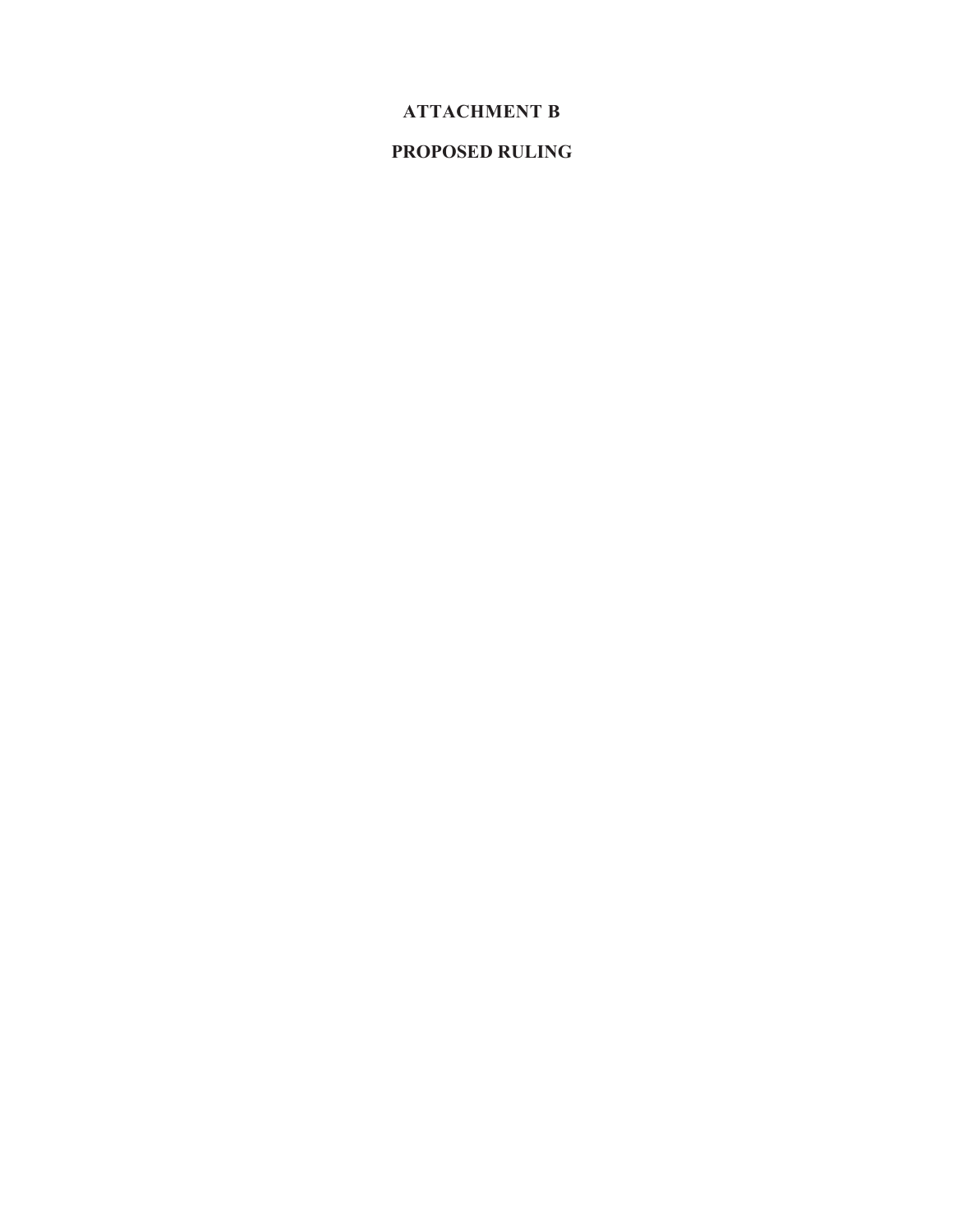Application of SAN DIEGO GAS & ELECTRIC COMPANY (U 902-E) for Approval of its 2023 Electric Procurement Revenue Requirement Forecasts, 2023 Electric Sales Forecast, and GHG-Related Forecasts

Application 22-05- (Filed May 31, 2022)

#### **[PROPOSED] RULING**

Pursuant to Rule 11.4 of the Rules of Practice and Procedure of the California Public Utilities Commission (the "Commission") and D.06-06-066, D.08-04-023 and D.14-10-033, San Diego Gas & Electric Company ("SDG&E") filed a motion on May 31, 2022 requesting authority to file and maintain confidential, commercially sensitive and proprietary information under seal (the "Motion"). The Motion sought confidential treatment of certain limited greenhouse gas ("GHG")-related information and energy sales forecasts appearing in Templates D-2 (Annual GHG Emissions and Associated Costs), D-4 (Costs and Revenues by Rate Schedule) and D-5 (History of Revenue, Costs, and Emissions Intensity), all of which are included in Attachment G (GHG Revenue and Reconciliation Form) to the Application of San Diego Gas & Electric Company (U-902-E) for Approval of its 2023 Electric Procurement Revenue Requirement Forecasts, 2023 Electric Sales Forecast, and GHG-Related Forecasts ("Application"). The information for which confidential treatment is sought is protected under the IOU Matrix adopted in D.06-06-066 (the "IOU Matrix") or under D.14-10-033. In addition, the information complies with the limitations on confidentiality specified in the IOU Matrix for that type of data (as applicable) and has not been made public. In addition, the data cannot be aggregated, redacted, summarized, masked or otherwise protected in a way that allows partial disclosure.

Therefore, it is ordered that:

- 1. The confidential information contained in Templates D-2, D-4 and D-5 to Attachment G (GHG Revenue and Reconciliation Form) to the amended Application, shall remain sealed and is not to be disclosed to anyone other than Commission staff, the Assigned Commissioner, the assigned Administrative Law Judges ("ALJs") or an ALJ designated to decide this motion;
- 2. Further proceedings, if any, held with respect to matters contained in the confidential information shall be conducted in a manner the assigned ALJ deems